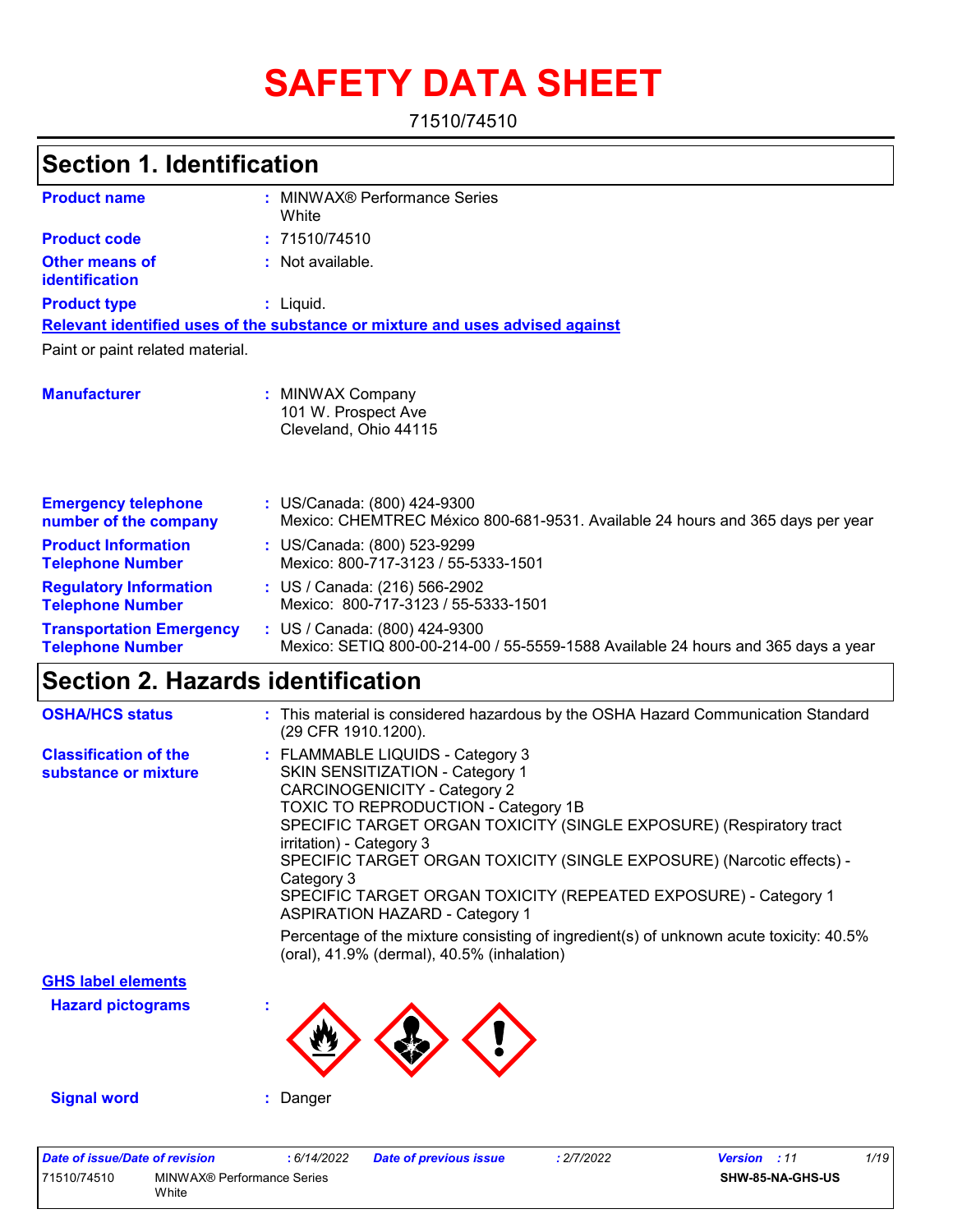## **Section 2. Hazards identification**

| <b>Hazard statements</b>                   | : Flammable liquid and vapor.<br>May be fatal if swallowed and enters airways.<br>May cause an allergic skin reaction.<br>May cause respiratory irritation.<br>May cause drowsiness or dizziness.<br>Suspected of causing cancer.<br>May damage fertility or the unborn child.                                                                                                                                                                                                                                                                                                                                                                                                      |
|--------------------------------------------|-------------------------------------------------------------------------------------------------------------------------------------------------------------------------------------------------------------------------------------------------------------------------------------------------------------------------------------------------------------------------------------------------------------------------------------------------------------------------------------------------------------------------------------------------------------------------------------------------------------------------------------------------------------------------------------|
|                                            | Causes damage to organs through prolonged or repeated exposure.                                                                                                                                                                                                                                                                                                                                                                                                                                                                                                                                                                                                                     |
| <b>Precautionary statements</b>            |                                                                                                                                                                                                                                                                                                                                                                                                                                                                                                                                                                                                                                                                                     |
| <b>General</b>                             | : Read label before use. Keep out of reach of children. If medical advice is needed,<br>have product container or label at hand.                                                                                                                                                                                                                                                                                                                                                                                                                                                                                                                                                    |
| <b>Prevention</b>                          | : Obtain special instructions before use. Do not handle until all safety precautions have<br>been read and understood. Wear protective gloves, protective clothing and eye or face<br>protection. Keep away from heat, hot surfaces, sparks, open flames and other ignition<br>sources. No smoking. Use explosion-proof electrical, ventilating or lighting equipment.<br>Use non-sparking tools. Take action to prevent static discharges. Use only outdoors or<br>in a well-ventilated area. Do not breathe vapor. Do not eat, drink or smoke when using<br>this product. Wash thoroughly after handling. Contaminated work clothing must not be<br>allowed out of the workplace. |
| <b>Response</b>                            | : IF exposed or concerned: Get medical advice or attention. IF INHALED: Remove<br>person to fresh air and keep comfortable for breathing. Call a POISON CENTER or<br>doctor if you feel unwell. IF SWALLOWED: Immediately call a POISON CENTER or<br>doctor. Do NOT induce vomiting. IF ON SKIN (or hair): Take off immediately all<br>contaminated clothing. Rinse skin with water. Wash contaminated clothing before<br>reuse. IF ON SKIN: Wash with plenty of water. If skin irritation or rash occurs: Get<br>medical advice or attention.                                                                                                                                      |
| <b>Storage</b>                             | : Store locked up. Store in a well-ventilated place. Keep container tightly closed. Keep<br>cool.                                                                                                                                                                                                                                                                                                                                                                                                                                                                                                                                                                                   |
| <b>Disposal</b>                            | Dispose of contents and container in accordance with all local, regional, national and<br>international regulations.                                                                                                                                                                                                                                                                                                                                                                                                                                                                                                                                                                |
| <b>Supplemental label</b><br>elements      | DELAYED EFFECTS FROM LONG TERM OVEREXPOSURE. Contains solvents which<br>can cause permanent brain and nervous system damage. Intentional misuse by<br>deliberately concentrating and inhaling the contents can be harmful or fatal. WARNING:<br>This product contains chemicals known to the State of California to cause cancer and<br>birth defects or other reproductive harm.                                                                                                                                                                                                                                                                                                   |
|                                            | Please refer to the SDS for additional information. Keep out of reach of children. Do not<br>transfer contents to other containers for storage.                                                                                                                                                                                                                                                                                                                                                                                                                                                                                                                                     |
| <b>Hazards not otherwise</b><br>classified | : DANGER: Rags, steel wool, other waste soaked with this product, and sanding residue<br>may spontaneously catch fire if improperly discarded. Immediately place rags, steel<br>wool, other waste soaked with this product, and sanding residue in a sealed, water-filled,<br>metal container. Dispose of in accordance with local fire regulations.                                                                                                                                                                                                                                                                                                                                |

#### **Other means of identification :** Not available. **Substance/mixture :** Mixture

**CAS number/other identifiers**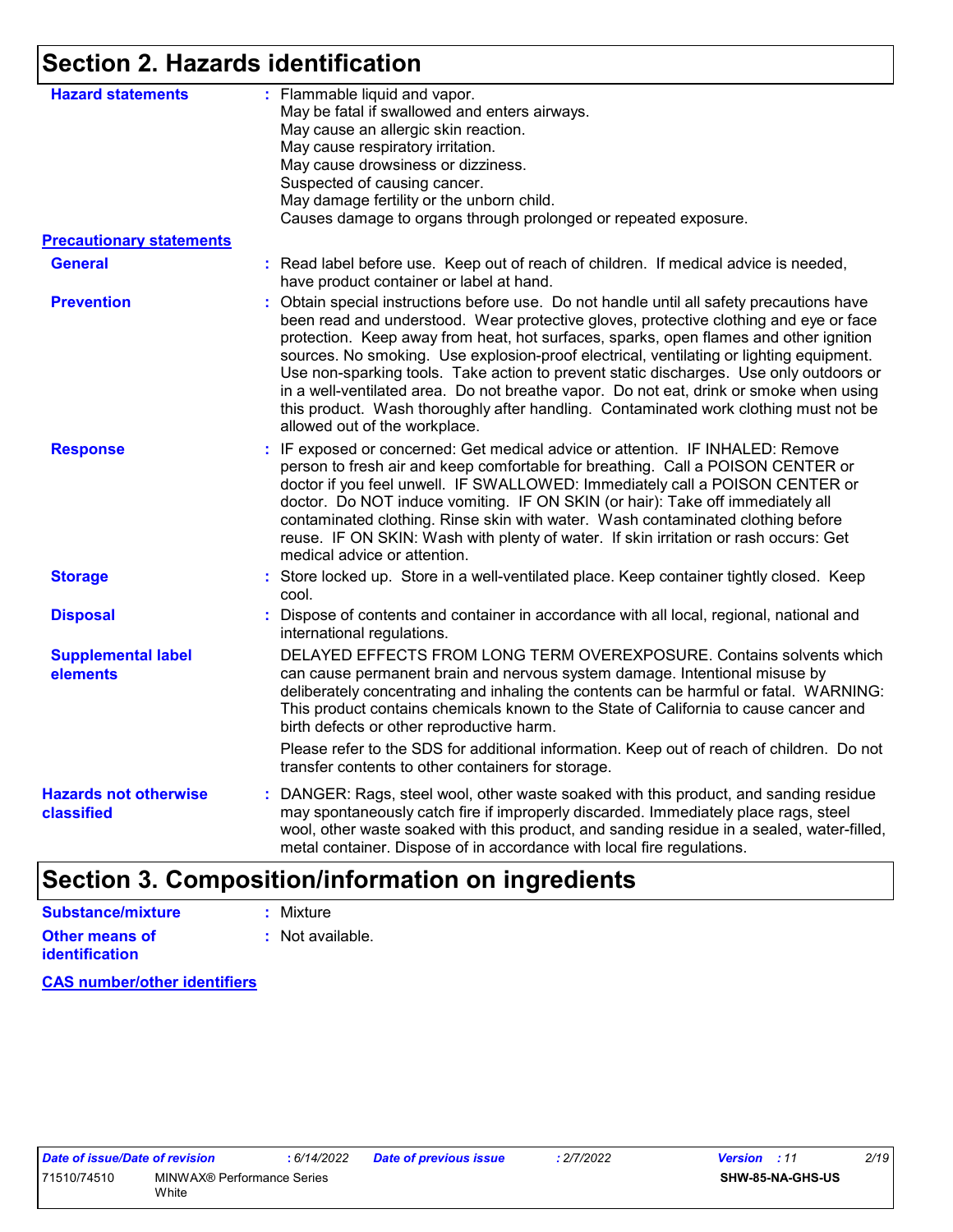### **Section 3. Composition/information on ingredients**

| <b>Ingredient name</b>      | % by weight | <b>CAS number</b> |
|-----------------------------|-------------|-------------------|
| Mineral Spirits 140-Flash   | 225 - ≤50   | 64742-88-7        |
| <b>Titanium Dioxide</b>     | l≥10 - ≤25  | 13463-67-7        |
| Light Aromatic Hydrocarbons | ≤3          | 64742-95-6        |
| Light Aliphatic Hydrocarbon | $\leq$ 3    | 64742-47-8        |
| Xylene, mixed isomers       | ≤3          | 1330-20-7         |
| trimethylbenzene            | $≤2.3$      | 25551-13-7        |
| 1,3,5-Trimethylbenzene      | $<$ 1       | 108-67-8          |
| 1,2,4-Trimethylbenzene      | $<$ 1       | 95-63-6           |
| Ethylbenzene                | $\leq$ 1    | $100 - 41 - 4$    |
| Methyl Ethyl Ketoxime       | $<$ 1       | 96-29-7           |
| 1,2,3-Trimethylbenzene      | ≤0.3        | 526-73-8          |
| Cumene                      | l≤0.3       | $98 - 82 - 8$     |
| Cobalt 2-Ethylhexanoate     | ≤0.3        | 136-52-7          |

Any concentration shown as a range is to protect confidentiality or is due to batch variation.

**There are no additional ingredients present which, within the current knowledge of the supplier and in the concentrations applicable, are classified and hence require reporting in this section.**

**Occupational exposure limits, if available, are listed in Section 8.**

### **Section 4. First aid measures**

| <b>Description of necessary first aid measures</b> |                                                                                                                                                                                                                                                                                                                                                                                                                                                                                                                                                                                                                                                                                                                                                         |
|----------------------------------------------------|---------------------------------------------------------------------------------------------------------------------------------------------------------------------------------------------------------------------------------------------------------------------------------------------------------------------------------------------------------------------------------------------------------------------------------------------------------------------------------------------------------------------------------------------------------------------------------------------------------------------------------------------------------------------------------------------------------------------------------------------------------|
| <b>Eye contact</b>                                 | : Immediately flush eyes with plenty of water, occasionally lifting the upper and lower<br>eyelids. Check for and remove any contact lenses. Continue to rinse for at least 10<br>minutes. Get medical attention.                                                                                                                                                                                                                                                                                                                                                                                                                                                                                                                                       |
| <b>Inhalation</b>                                  | : Remove victim to fresh air and keep at rest in a position comfortable for breathing. If it<br>is suspected that fumes are still present, the rescuer should wear an appropriate mask<br>or self-contained breathing apparatus. If not breathing, if breathing is irregular or if<br>respiratory arrest occurs, provide artificial respiration or oxygen by trained personnel. It<br>may be dangerous to the person providing aid to give mouth-to-mouth resuscitation.<br>Get medical attention. If necessary, call a poison center or physician. If unconscious,<br>place in recovery position and get medical attention immediately. Maintain an open<br>airway. Loosen tight clothing such as a collar, tie, belt or waistband.                    |
| <b>Skin contact</b>                                | : Wash with plenty of soap and water. Remove contaminated clothing and shoes. Wash<br>contaminated clothing thoroughly with water before removing it, or wear gloves.<br>Continue to rinse for at least 10 minutes. Get medical attention. In the event of any<br>complaints or symptoms, avoid further exposure. Wash clothing before reuse. Clean<br>shoes thoroughly before reuse.                                                                                                                                                                                                                                                                                                                                                                   |
| <b>Ingestion</b>                                   | : Get medical attention immediately. Call a poison center or physician. Wash out mouth<br>with water. Remove dentures if any. If material has been swallowed and the exposed<br>person is conscious, give small quantities of water to drink. Stop if the exposed person<br>feels sick as vomiting may be dangerous. Aspiration hazard if swallowed. Can enter<br>lungs and cause damage. Do not induce vomiting. If vomiting occurs, the head should<br>be kept low so that vomit does not enter the lungs. Never give anything by mouth to an<br>unconscious person. If unconscious, place in recovery position and get medical<br>attention immediately. Maintain an open airway. Loosen tight clothing such as a collar,<br>tie, belt or waistband. |

**Most important symptoms/effects, acute and delayed**

#### **Potential acute health effects**

**White** 

| <b>Eye contact</b><br><b>Inhalation</b> |                                   |             | : No known significant effects or critical hazards.<br>dizziness. May cause respiratory irritation. |            | : Can cause central nervous system (CNS) depression. May cause drowsiness or |      |
|-----------------------------------------|-----------------------------------|-------------|-----------------------------------------------------------------------------------------------------|------------|------------------------------------------------------------------------------|------|
| <b>Skin contact</b>                     |                                   |             | : May cause an allergic skin reaction.                                                              |            |                                                                              |      |
| Date of issue/Date of revision          |                                   | : 6/14/2022 | <b>Date of previous issue</b>                                                                       | : 2/7/2022 | <b>Version</b> : 11                                                          | 3/19 |
| 71510/74510                             | <b>MINWAX® Performance Series</b> |             |                                                                                                     |            | SHW-85-NA-GHS-US                                                             |      |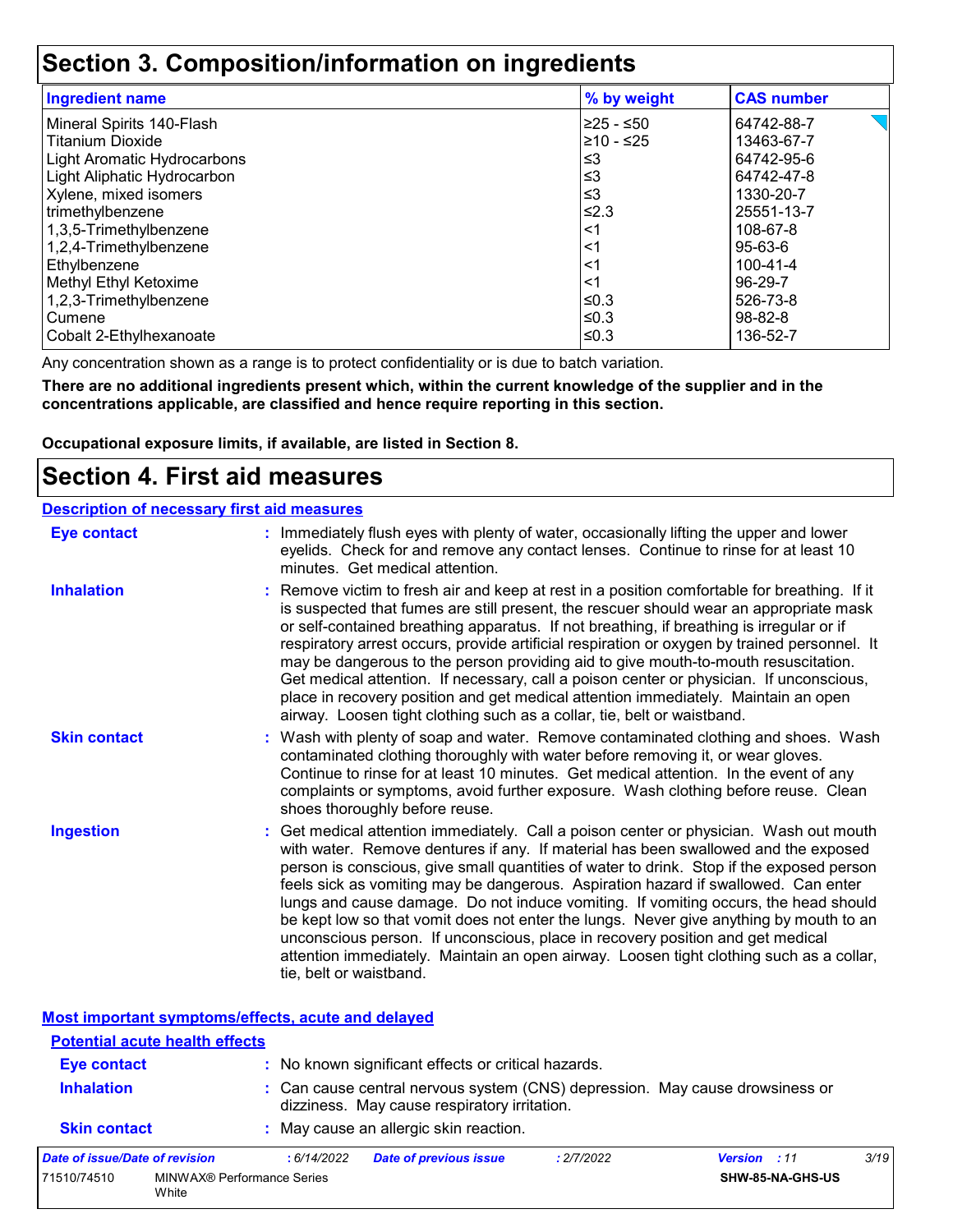# **Section 4. First aid measures**

| <b>Ingestion</b>                    | : Can cause central nervous system (CNS) depression. May be fatal if swallowed and<br>enters airways.                                                                                                                                                                   |
|-------------------------------------|-------------------------------------------------------------------------------------------------------------------------------------------------------------------------------------------------------------------------------------------------------------------------|
| <b>Over-exposure signs/symptoms</b> |                                                                                                                                                                                                                                                                         |
| <b>Eye contact</b>                  | : No specific data.                                                                                                                                                                                                                                                     |
| <b>Inhalation</b>                   | : Adverse symptoms may include the following:<br>respiratory tract irritation<br>coughing<br>nausea or vomiting<br>headache<br>drowsiness/fatigue<br>dizziness/vertigo<br>unconsciousness<br>reduced fetal weight<br>increase in fetal deaths<br>skeletal malformations |
| <b>Skin contact</b>                 | : Adverse symptoms may include the following:<br>irritation<br>redness<br>reduced fetal weight<br>increase in fetal deaths<br>skeletal malformations                                                                                                                    |
| <b>Ingestion</b>                    | : Adverse symptoms may include the following:<br>nausea or vomiting<br>reduced fetal weight<br>increase in fetal deaths<br>skeletal malformations                                                                                                                       |

| <b>Notes to physician</b>         | : Treat symptomatically. Contact poison treatment specialist immediately if large<br>quantities have been ingested or inhaled.                                                                                                                                                                                                                                                                                  |
|-----------------------------------|-----------------------------------------------------------------------------------------------------------------------------------------------------------------------------------------------------------------------------------------------------------------------------------------------------------------------------------------------------------------------------------------------------------------|
| <b>Specific treatments</b>        | : No specific treatment.                                                                                                                                                                                                                                                                                                                                                                                        |
| <b>Protection of first-aiders</b> | : No action shall be taken involving any personal risk or without suitable training. If it is<br>suspected that fumes are still present, the rescuer should wear an appropriate mask or<br>self-contained breathing apparatus. It may be dangerous to the person providing aid to<br>give mouth-to-mouth resuscitation. Wash contaminated clothing thoroughly with water<br>before removing it, or wear gloves. |

**See toxicological information (Section 11)**

## **Section 5. Fire-fighting measures**

| <b>Extinguishing media</b>                           |                                                                                                                                                                                                                                                                                                                                                                                                                          |
|------------------------------------------------------|--------------------------------------------------------------------------------------------------------------------------------------------------------------------------------------------------------------------------------------------------------------------------------------------------------------------------------------------------------------------------------------------------------------------------|
| <b>Suitable extinguishing</b><br>media               | : Use dry chemical, $CO2$ , water spray (fog) or foam.                                                                                                                                                                                                                                                                                                                                                                   |
| <b>Unsuitable extinguishing</b><br>media             | : Do not use water jet.                                                                                                                                                                                                                                                                                                                                                                                                  |
| <b>Specific hazards arising</b><br>from the chemical | : Flammable liquid and vapor. Runoff to sewer may create fire or explosion hazard. In a<br>fire or if heated, a pressure increase will occur and the container may burst, with the risk<br>of a subsequent explosion. The vapor/gas is heavier than air and will spread along the<br>ground. Vapors may accumulate in low or confined areas or travel a considerable<br>distance to a source of ignition and flash back. |

| Date of issue/Date of revision |                                     | : 6/14/2022 | <b>Date of previous issue</b> | : 2/7/2022 | <b>Version</b> : 11     | 4/19 |
|--------------------------------|-------------------------------------|-------------|-------------------------------|------------|-------------------------|------|
| 71510/74510                    | MINWAX® Performance Series<br>White |             |                               |            | <b>SHW-85-NA-GHS-US</b> |      |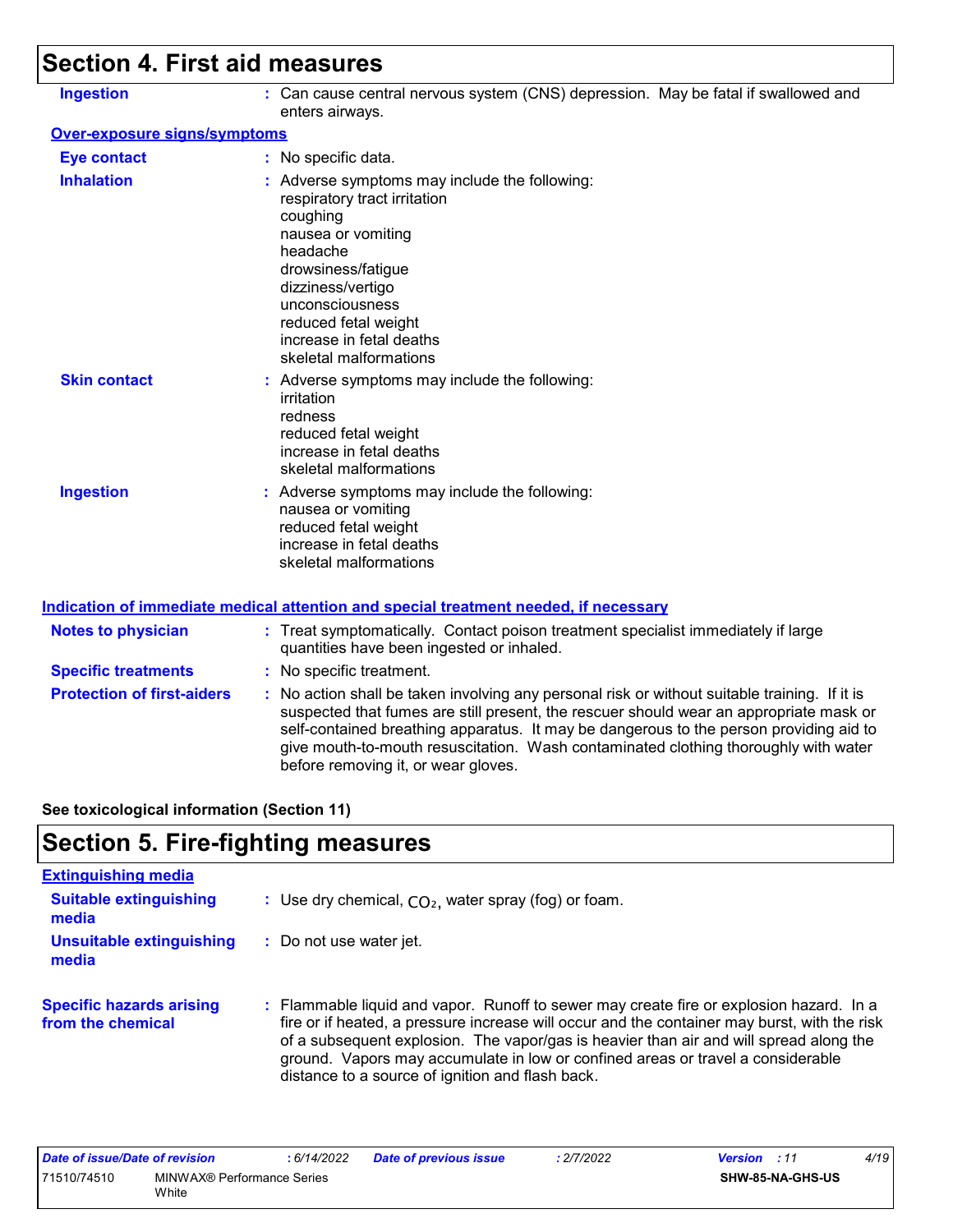### **Section 5. Fire-fighting measures**

| <b>Hazardous thermal</b><br>decomposition products       | Decomposition products may include the following materials:<br>carbon dioxide<br>carbon monoxide<br>metal oxide/oxides                                                                                                                                                                                                        |
|----------------------------------------------------------|-------------------------------------------------------------------------------------------------------------------------------------------------------------------------------------------------------------------------------------------------------------------------------------------------------------------------------|
| <b>Special protective actions</b><br>for fire-fighters   | : Promptly isolate the scene by removing all persons from the vicinity of the incident if<br>there is a fire. No action shall be taken involving any personal risk or without suitable<br>training. Move containers from fire area if this can be done without risk. Use water<br>spray to keep fire-exposed containers cool. |
| <b>Special protective</b><br>equipment for fire-fighters | Fire-fighters should wear appropriate protective equipment and self-contained breathing<br>apparatus (SCBA) with a full face-piece operated in positive pressure mode.                                                                                                                                                        |

### **Section 6. Accidental release measures**

#### **Personal precautions, protective equipment and emergency procedures**

| For non-emergency<br>personnel   | : No action shall be taken involving any personal risk or without suitable training.<br>Evacuate surrounding areas. Keep unnecessary and unprotected personnel from<br>entering. Do not touch or walk through spilled material. Shut off all ignition sources.<br>No flares, smoking or flames in hazard area. Avoid breathing vapor or mist. Provide<br>adequate ventilation. Wear appropriate respirator when ventilation is inadequate. Put<br>on appropriate personal protective equipment. |
|----------------------------------|-------------------------------------------------------------------------------------------------------------------------------------------------------------------------------------------------------------------------------------------------------------------------------------------------------------------------------------------------------------------------------------------------------------------------------------------------------------------------------------------------|
| For emergency responders         | : If specialized clothing is required to deal with the spillage, take note of any information in<br>Section 8 on suitable and unsuitable materials. See also the information in "For non-<br>emergency personnel".                                                                                                                                                                                                                                                                              |
| <b>Environmental precautions</b> | Avoid dispersal of spilled material and runoff and contact with soil, waterways, drains                                                                                                                                                                                                                                                                                                                                                                                                         |

**Environmental precautions : Avo :** Avoid dispersal of spilled material and runoff and contact with soil, waterways, drains and sewers. Inform the relevant authorities if the product has caused environmental pollution (sewers, waterways, soil or air).

### **Methods and materials for containment and cleaning up**

| <b>Small spill</b> | : Stop leak if without risk. Move containers from spill area. Use spark-proof tools and<br>explosion-proof equipment. Dilute with water and mop up if water-soluble. Alternatively,<br>or if water-insoluble, absorb with an inert dry material and place in an appropriate waste<br>disposal container. Dispose of via a licensed waste disposal contractor.                                                                                                                                                                                                                                                                                                                                                                                                        |
|--------------------|----------------------------------------------------------------------------------------------------------------------------------------------------------------------------------------------------------------------------------------------------------------------------------------------------------------------------------------------------------------------------------------------------------------------------------------------------------------------------------------------------------------------------------------------------------------------------------------------------------------------------------------------------------------------------------------------------------------------------------------------------------------------|
| <b>Large spill</b> | : Stop leak if without risk. Move containers from spill area. Use spark-proof tools and<br>explosion-proof equipment. Approach release from upwind. Prevent entry into sewers,<br>water courses, basements or confined areas. Wash spillages into an effluent treatment<br>plant or proceed as follows. Contain and collect spillage with non-combustible,<br>absorbent material e.g. sand, earth, vermiculite or diatomaceous earth and place in<br>container for disposal according to local regulations (see Section 13). Dispose of via a<br>licensed waste disposal contractor. Contaminated absorbent material may pose the<br>same hazard as the spilled product. Note: see Section 1 for emergency contact<br>information and Section 13 for waste disposal. |

### **Section 7. Handling and storage**

#### **Precautions for safe handling**

**Protective measures :** Put on appropriate personal protective equipment (see Section 8). Persons with a history of skin sensitization problems should not be employed in any process in which this product is used. Avoid exposure - obtain special instructions before use. Avoid exposure during pregnancy. Do not handle until all safety precautions have been read and understood. Do not get in eyes or on skin or clothing. Do not breathe vapor or mist. Do not swallow. Use only with adequate ventilation. Wear appropriate respirator when ventilation is inadequate. Do not enter storage areas and confined spaces unless adequately ventilated. Keep in the original container or an approved alternative made from a compatible material, kept tightly closed when not in use. Store and use away

| Date of issue/Date of revision |                                     | : 6/14/2022 | <b>Date of previous issue</b> | : 2/7/2022 | <b>Version</b> : 11 |                         | 5/19 |
|--------------------------------|-------------------------------------|-------------|-------------------------------|------------|---------------------|-------------------------|------|
| 71510/74510                    | MINWAX® Performance Series<br>White |             |                               |            |                     | <b>SHW-85-NA-GHS-US</b> |      |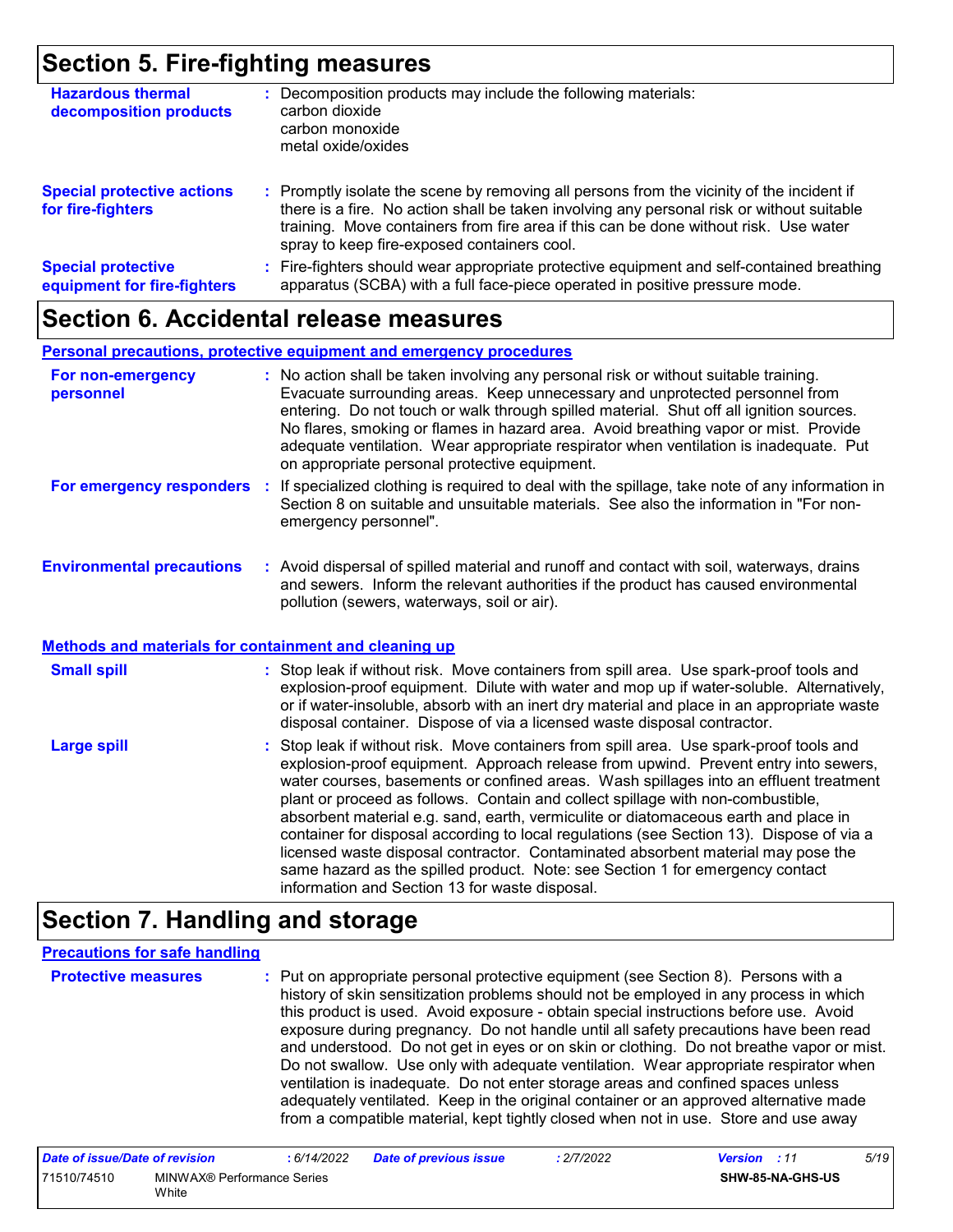# **Section 7. Handling and storage**

|                                                                                  | from heat, sparks, open flame or any other ignition source. Use explosion-proof<br>electrical (ventilating, lighting and material handling) equipment. Use only non-sparking<br>tools. Take precautionary measures against electrostatic discharges. Empty containers<br>retain product residue and can be hazardous. Do not reuse container.                                                                                                                                                                                                                                                                                                                                                                      |
|----------------------------------------------------------------------------------|--------------------------------------------------------------------------------------------------------------------------------------------------------------------------------------------------------------------------------------------------------------------------------------------------------------------------------------------------------------------------------------------------------------------------------------------------------------------------------------------------------------------------------------------------------------------------------------------------------------------------------------------------------------------------------------------------------------------|
| <b>Advice on general</b><br>occupational hygiene                                 | : Eating, drinking and smoking should be prohibited in areas where this material is<br>handled, stored and processed. Workers should wash hands and face before eating,<br>drinking and smoking. Remove contaminated clothing and protective equipment before<br>entering eating areas. See also Section 8 for additional information on hygiene<br>measures.                                                                                                                                                                                                                                                                                                                                                      |
| <b>Conditions for safe storage,</b><br>including any<br><b>incompatibilities</b> | : Store in accordance with local regulations. Store in a segregated and approved area.<br>Store in original container protected from direct sunlight in a dry, cool and well-ventilated<br>area, away from incompatible materials (see Section 10) and food and drink. Store<br>locked up. Eliminate all ignition sources. Separate from oxidizing materials. Keep<br>container tightly closed and sealed until ready for use. Containers that have been<br>opened must be carefully resealed and kept upright to prevent leakage. Do not store in<br>unlabeled containers. Use appropriate containment to avoid environmental<br>contamination. See Section 10 for incompatible materials before handling or use. |

## **Section 8. Exposure controls/personal protection**

### **Control parameters**

**Occupational exposure limits (OSHA United States)**

| <b>Ingredient name</b>                                      | CAS#                          | <b>Exposure limits</b>                                       |
|-------------------------------------------------------------|-------------------------------|--------------------------------------------------------------|
| Mineral Spirits 140-Flash                                   | 64742-88-7                    | OSHA PEL (United States, 5/2018).                            |
|                                                             |                               | TWA: 100 ppm 8 hours.<br>TWA: 400 mg/m <sup>3</sup> 8 hours. |
| <b>Titanium Dioxide</b>                                     | 13463-67-7                    | ACGIH TLV (United States, 1/2021).                           |
|                                                             |                               | TWA: 10 mg/m <sup>3</sup> 8 hours.                           |
|                                                             |                               | OSHA PEL (United States, 5/2018).                            |
|                                                             |                               | TWA: 15 mg/m <sup>3</sup> 8 hours. Form: Total dust          |
| Light Aromatic Hydrocarbons                                 | 64742-95-6                    | None.                                                        |
| Light Aliphatic Hydrocarbon                                 | 64742-47-8                    | ACGIH TLV (United States, 1/2021).                           |
|                                                             |                               | Absorbed through skin.                                       |
|                                                             |                               | TWA: 200 mg/m <sup>3</sup> , (as total hydrocarbon           |
|                                                             |                               | vapor) 8 hours.                                              |
| Xylene, mixed isomers                                       | 1330-20-7                     | ACGIH TLV (United States, 1/2021).                           |
|                                                             |                               | TWA: 100 ppm 8 hours.                                        |
|                                                             |                               | TWA: 434 mg/m <sup>3</sup> 8 hours.                          |
|                                                             |                               | STEL: 150 ppm 15 minutes.                                    |
|                                                             |                               | STEL: 651 mg/m <sup>3</sup> 15 minutes.                      |
|                                                             |                               | OSHA PEL (United States, 5/2018).                            |
|                                                             |                               | TWA: 100 ppm 8 hours.                                        |
|                                                             |                               | TWA: 435 mg/m <sup>3</sup> 8 hours.                          |
| trimethylbenzene                                            | 25551-13-7                    | ACGIH TLV (United States, 1/2021).                           |
|                                                             |                               | TWA: 25 ppm 8 hours.                                         |
|                                                             |                               | TWA: 123 mg/m <sup>3</sup> 8 hours.                          |
| 1,3,5-Trimethylbenzene                                      | 108-67-8                      | ACGIH TLV (United States, 1/2021).                           |
|                                                             |                               | TWA: 25 ppm 8 hours.                                         |
|                                                             |                               | TWA: 123 mg/m <sup>3</sup> 8 hours.                          |
|                                                             |                               | NIOSH REL (United States, 10/2020).                          |
|                                                             |                               | TWA: 25 ppm 10 hours.                                        |
|                                                             |                               | TWA: 125 mg/m <sup>3</sup> 10 hours.                         |
| 1,2,4-Trimethylbenzene                                      | 95-63-6                       | ACGIH TLV (United States, 1/2021).                           |
|                                                             |                               | TWA: 25 ppm 8 hours.                                         |
|                                                             |                               | TWA: 123 mg/m <sup>3</sup> 8 hours.                          |
| Date of issue/Date of revision<br>: 6/14/2022               | <b>Date of previous issue</b> | 6/19<br>: 2/7/2022<br>Version : 11                           |
| 71510/74510<br><b>MINWAX<sup>®</sup> Performance Series</b> |                               | SHW-85-NA-GHS-US                                             |
| White                                                       |                               |                                                              |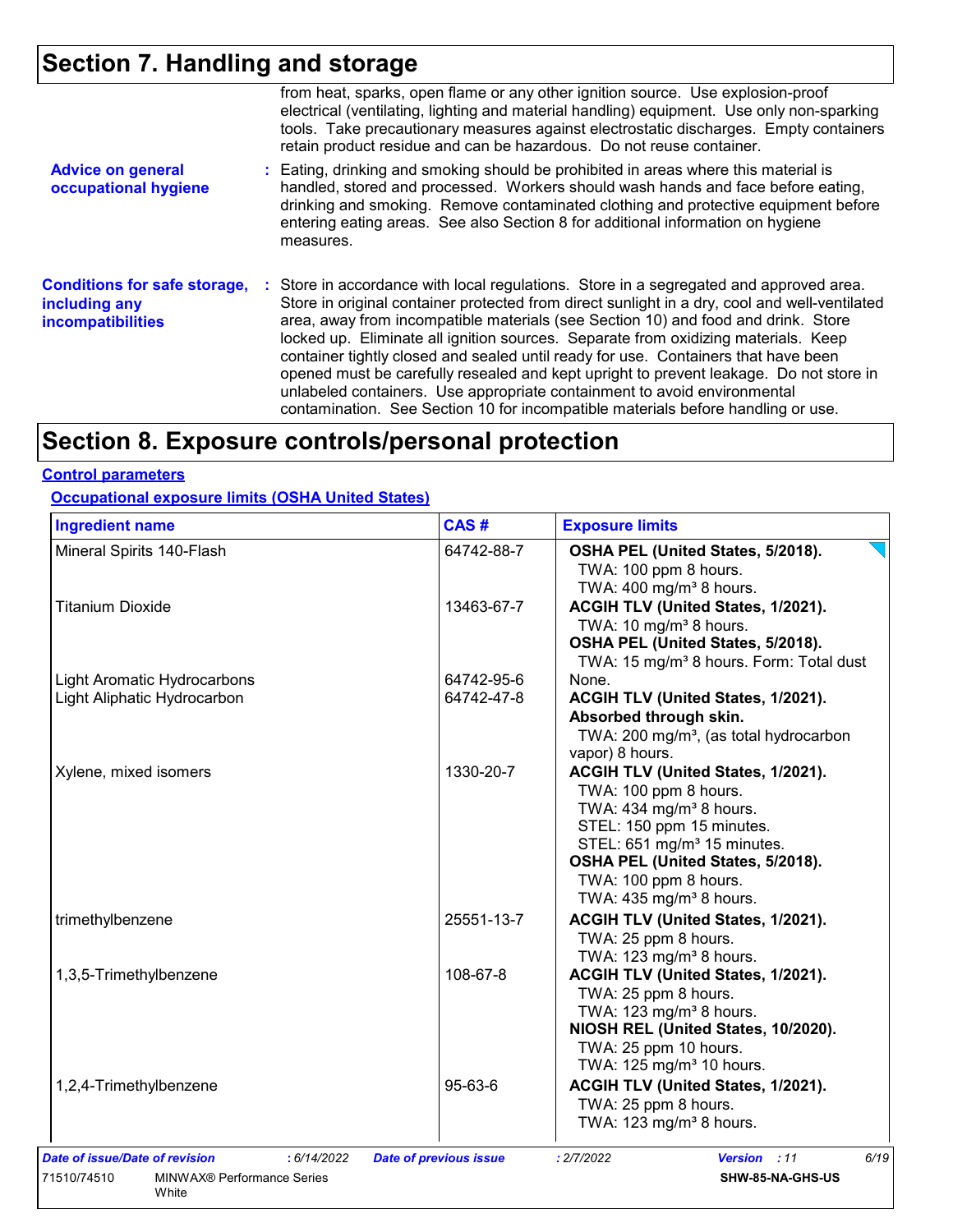# **Section 8. Exposure controls/personal protection**

|                         |                | NIOSH REL (United States, 10/2020).<br>TWA: 25 ppm 10 hours.                                                                                                                                                                                                                                                                                                                            |
|-------------------------|----------------|-----------------------------------------------------------------------------------------------------------------------------------------------------------------------------------------------------------------------------------------------------------------------------------------------------------------------------------------------------------------------------------------|
| Ethylbenzene            | $100 - 41 - 4$ | TWA: 125 mg/m <sup>3</sup> 10 hours.<br>ACGIH TLV (United States, 1/2021).<br>TWA: 20 ppm 8 hours.<br>NIOSH REL (United States, 10/2020).<br>TWA: 100 ppm 10 hours.<br>TWA: 435 mg/m <sup>3</sup> 10 hours.<br>STEL: 125 ppm 15 minutes.<br>STEL: 545 mg/m <sup>3</sup> 15 minutes.<br>OSHA PEL (United States, 5/2018).<br>TWA: 100 ppm 8 hours.<br>TWA: $435 \text{ mg/m}^3$ 8 hours. |
| Methyl Ethyl Ketoxime   | 96-29-7        | OARS WEEL (United States, 1/2021). Skin<br>sensitizer.<br>TWA: 10 ppm 8 hours.                                                                                                                                                                                                                                                                                                          |
| 1,2,3-Trimethylbenzene  | 526-73-8       | ACGIH TLV (United States, 1/2021).<br>TWA: 25 ppm 8 hours.<br>TWA: $123$ mg/m <sup>3</sup> 8 hours.<br>NIOSH REL (United States, 10/2020).<br>TWA: 25 ppm 10 hours.<br>TWA: $125 \text{ mg/m}^3$ 10 hours.                                                                                                                                                                              |
| Cumene                  | 98-82-8        | ACGIH TLV (United States, 1/2021).<br>TWA: 5 ppm 8 hours.<br>NIOSH REL (United States, 10/2020).<br>Absorbed through skin.<br>TWA: 50 ppm 10 hours.<br>TWA: $245$ mg/m <sup>3</sup> 10 hours.<br>OSHA PEL (United States, 5/2018).<br>Absorbed through skin.<br>TWA: 50 ppm 8 hours.<br>TWA: 245 mg/m <sup>3</sup> 8 hours.                                                             |
| Cobalt 2-Ethylhexanoate | 136-52-7       | ACGIH TLV (United States, 1/2021). Skin<br>sensitizer. Inhalation sensitizer.<br>TWA: $0.02$ mg/m <sup>3</sup> , (as Co) 8 hours.                                                                                                                                                                                                                                                       |

### **Occupational exposure limits (Canada)**

| <b>Ingredient name</b>                              | CAS#                          | <b>Exposure limits</b>                                                                                                                                                                                                                                                                                                                                                                                                                                                                                                                                                                                       |
|-----------------------------------------------------|-------------------------------|--------------------------------------------------------------------------------------------------------------------------------------------------------------------------------------------------------------------------------------------------------------------------------------------------------------------------------------------------------------------------------------------------------------------------------------------------------------------------------------------------------------------------------------------------------------------------------------------------------------|
| Medium aliphatic solvent naphtha (petroleum) C9-C12 | 64742-88-7                    | CA Ontario Provincial (Canada, 6/2019).<br>TWA: $525$ mg/m <sup>3</sup> 8 hours.                                                                                                                                                                                                                                                                                                                                                                                                                                                                                                                             |
| Titanium dioxide                                    | 13463-67-7                    | <b>CA British Columbia Provincial (Canada,</b><br>$6/2021$ ).<br>TWA: 10 mg/m <sup>3</sup> 8 hours. Form: Total dust<br>TWA: 3 mg/m <sup>3</sup> 8 hours. Form: respirable<br>fraction<br>CA Quebec Provincial (Canada, 6/2021).<br>TWAEV: 10 mg/m <sup>3</sup> 8 hours. Form: Total dust.<br>CA Alberta Provincial (Canada, 6/2018).<br>8 hrs OEL: 10 mg/m <sup>3</sup> 8 hours.<br>CA Ontario Provincial (Canada, 6/2019).<br>TWA: 10 mg/m <sup>3</sup> 8 hours.<br><b>CA Saskatchewan Provincial (Canada,</b><br>7/2013).<br>STEL: 20 mg/m <sup>3</sup> 15 minutes.<br>TWA: 10 mg/m <sup>3</sup> 8 hours. |
| Petroleum refining, hydrotreated light distillate   | 64742-47-8                    | <b>CA British Columbia Provincial (Canada,</b>                                                                                                                                                                                                                                                                                                                                                                                                                                                                                                                                                               |
| Date of issue/Date of revision<br>: 6/14/2022       | <b>Date of previous issue</b> | 7/19<br>: 2/7/2022<br>Version : 11                                                                                                                                                                                                                                                                                                                                                                                                                                                                                                                                                                           |
| 71510/74510<br>MINWAX® Performance Series<br>White  |                               | SHW-85-NA-GHS-US                                                                                                                                                                                                                                                                                                                                                                                                                                                                                                                                                                                             |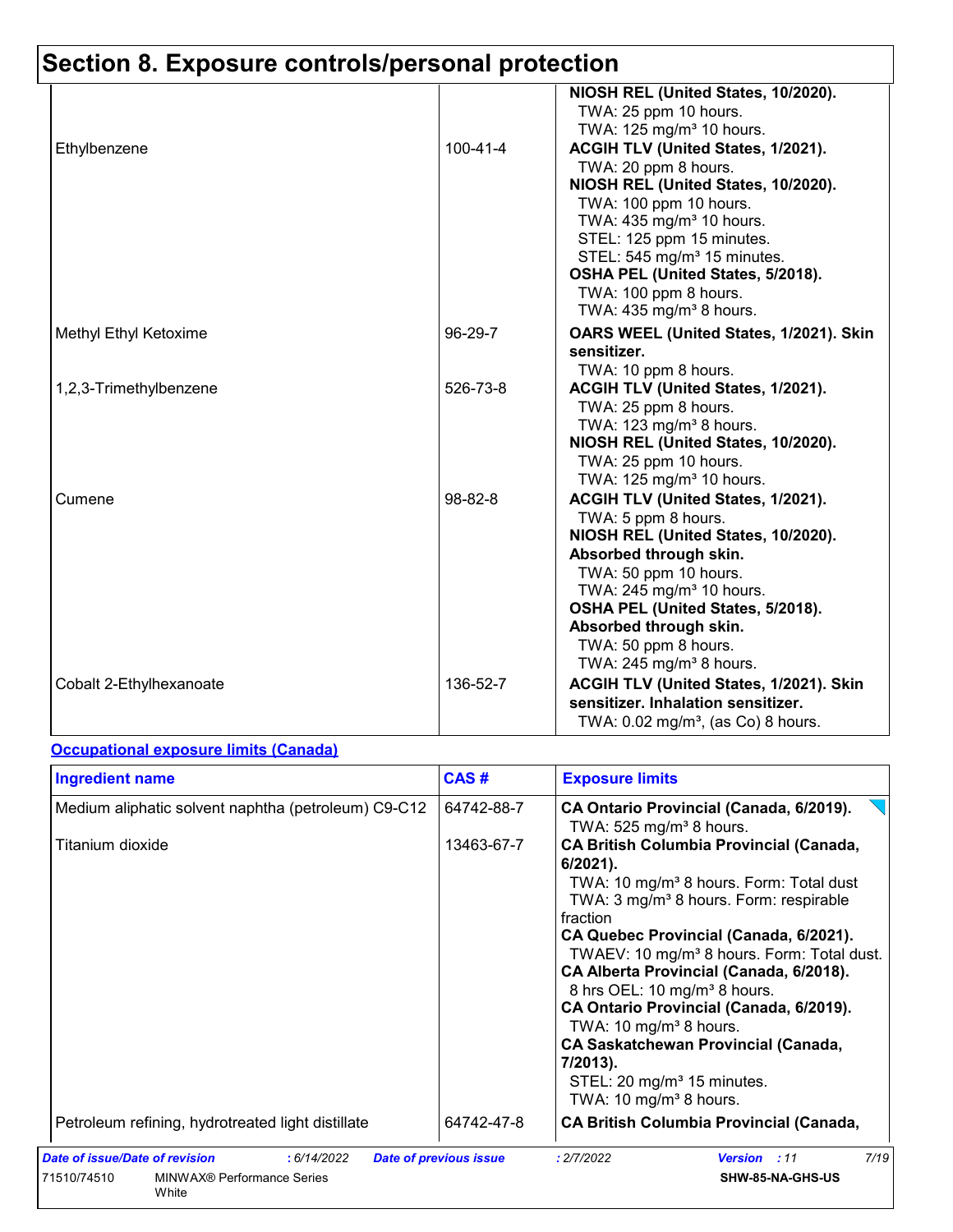# **Section 8. Exposure controls/personal protection**

|                  |                | 6/2021). Absorbed through skin.<br>TWA: 200 mg/m <sup>3</sup> , (as total hydrocarbon<br>vapour) 8 hours.<br>CA Alberta Provincial (Canada, 6/2018).<br>Absorbed through skin.<br>8 hrs OEL: 200 mg/m <sup>3</sup> , (as total hydrocarbon<br>vapour) 8 hours.<br>CA Ontario Provincial (Canada, 6/2019).<br>Absorbed through skin.<br>TWA: 200 mg/m <sup>3</sup> , (as total hydrocarbon<br>vapour) 8 hours.                                                                                                                                                                                                                                                                                                                         |
|------------------|----------------|---------------------------------------------------------------------------------------------------------------------------------------------------------------------------------------------------------------------------------------------------------------------------------------------------------------------------------------------------------------------------------------------------------------------------------------------------------------------------------------------------------------------------------------------------------------------------------------------------------------------------------------------------------------------------------------------------------------------------------------|
| Xylene           | 1330-20-7      | CA Alberta Provincial (Canada, 6/2018).<br>8 hrs OEL: 100 ppm 8 hours.<br>15 min OEL: 651 mg/m <sup>3</sup> 15 minutes.<br>15 min OEL: 150 ppm 15 minutes.<br>8 hrs OEL: 434 mg/m <sup>3</sup> 8 hours.<br><b>CA British Columbia Provincial (Canada,</b><br>$6/2021$ ).<br>TWA: 100 ppm 8 hours.<br>STEL: 150 ppm 15 minutes.<br>CA Quebec Provincial (Canada, 6/2021).<br>TWAEV: 100 ppm 8 hours.<br>TWAEV: 434 mg/m <sup>3</sup> 8 hours.<br>STEV: 150 ppm 15 minutes.<br>STEV: 651 mg/m <sup>3</sup> 15 minutes.<br>CA Ontario Provincial (Canada, 6/2019).<br>STEL: 150 ppm 15 minutes.<br>TWA: 100 ppm 8 hours.<br><b>CA Saskatchewan Provincial (Canada,</b><br>7/2013).<br>STEL: 150 ppm 15 minutes.<br>TWA: 100 ppm 8 hours. |
| Trimethylbenzene | 25551-13-7     | CA Alberta Provincial (Canada, 6/2018).<br>8 hrs OEL: 123 mg/m <sup>3</sup> 8 hours.<br>8 hrs OEL: 25 ppm 8 hours.<br><b>CA British Columbia Provincial (Canada,</b><br>$6/2021$ ).<br>TWA: 25 ppm 8 hours.<br>CA Quebec Provincial (Canada, 6/2021).<br>Skin sensitizer.<br>TWAEV: 25 ppm 8 hours.<br>CA Ontario Provincial (Canada, 6/2019).<br>TWA: 25 ppm 8 hours.<br><b>CA Saskatchewan Provincial (Canada,</b><br>7/2013).<br>STEL: 30 ppm 15 minutes.<br>TWA: 25 ppm 8 hours.                                                                                                                                                                                                                                                  |
| Ethylbenzene     | $100 - 41 - 4$ | CA Alberta Provincial (Canada, 6/2018).<br>8 hrs OEL: 100 ppm 8 hours.<br>8 hrs OEL: 434 mg/m <sup>3</sup> 8 hours.<br>15 min OEL: 543 mg/m <sup>3</sup> 15 minutes.<br>15 min OEL: 125 ppm 15 minutes.<br><b>CA British Columbia Provincial (Canada,</b><br>$6/2021$ ).<br>TWA: 20 ppm 8 hours.<br>CA Ontario Provincial (Canada, 6/2019).<br>TWA: 20 ppm 8 hours.                                                                                                                                                                                                                                                                                                                                                                   |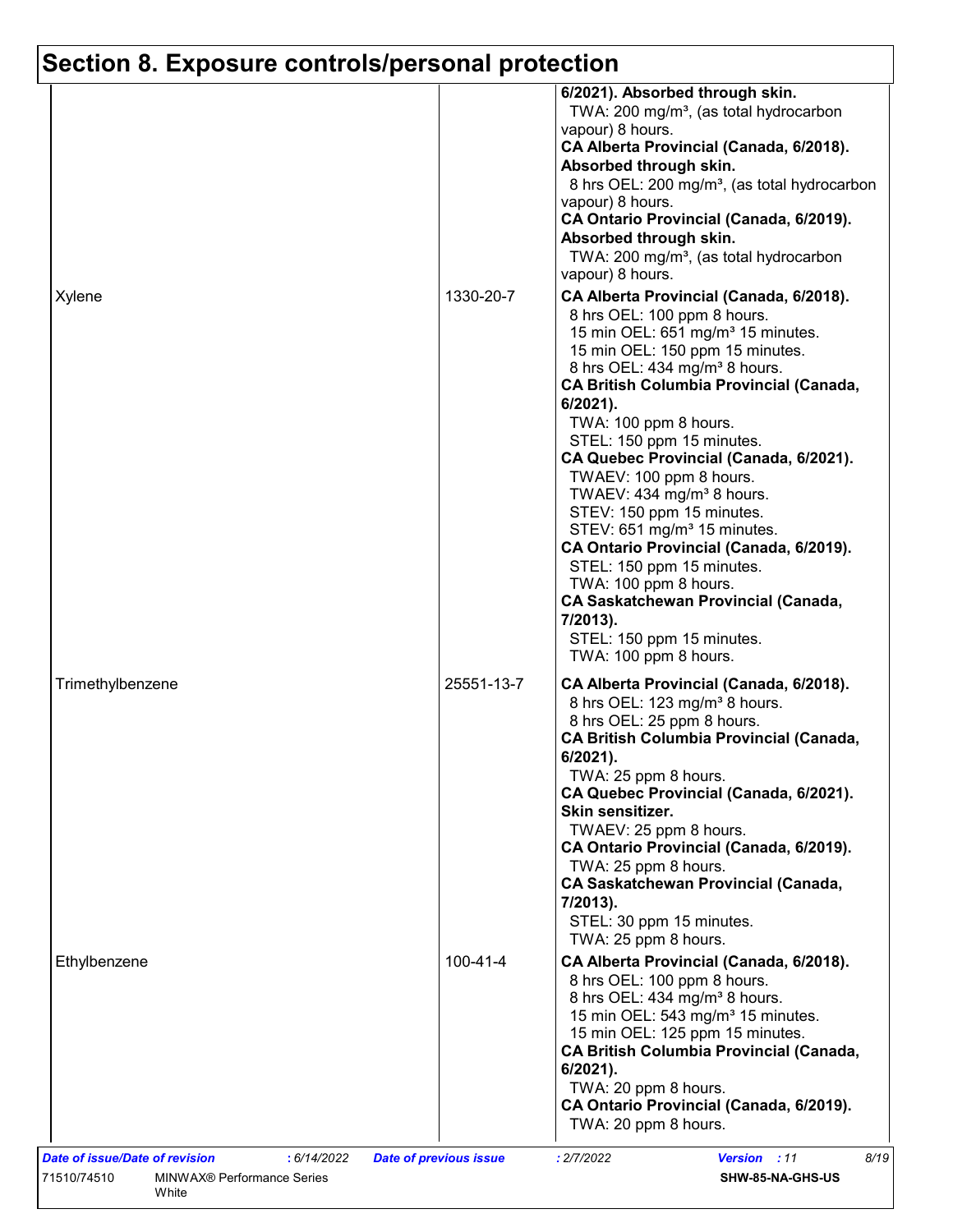| Section 8. Exposure controls/personal protection |               |                                                                                                                                                                                                                                                                                                                                                                                                                                                                                                                                                                           |
|--------------------------------------------------|---------------|---------------------------------------------------------------------------------------------------------------------------------------------------------------------------------------------------------------------------------------------------------------------------------------------------------------------------------------------------------------------------------------------------------------------------------------------------------------------------------------------------------------------------------------------------------------------------|
|                                                  |               | CA Quebec Provincial (Canada, 6/2021).<br>TWAEV: 20 ppm 8 hours.<br><b>CA Saskatchewan Provincial (Canada,</b><br>7/2013).<br>STEL: 125 ppm 15 minutes.<br>TWA: 100 ppm 8 hours.                                                                                                                                                                                                                                                                                                                                                                                          |
| Methyl Ethyl Ketoxime                            | 96-29-7       | OARS WEEL (United States, 1/2021). Skin<br>sensitizer.<br>TWA: 10 ppm 8 hours.                                                                                                                                                                                                                                                                                                                                                                                                                                                                                            |
| Cumene                                           | $98 - 82 - 8$ | CA Alberta Provincial (Canada, 6/2018).<br>8 hrs OEL: 50 ppm 8 hours.<br>8 hrs OEL: 246 mg/m <sup>3</sup> 8 hours.<br><b>CA British Columbia Provincial (Canada,</b><br>$6/2021$ ).<br>TWA: 25 ppm 8 hours.<br>STEL: 75 ppm 15 minutes.<br>CA Ontario Provincial (Canada, 6/2019).<br>TWA: 50 ppm 8 hours.<br>CA Quebec Provincial (Canada, 6/2021).<br>TWAEV: 50 ppm 8 hours.<br>TWAEV: 246 mg/m <sup>3</sup> 8 hours.<br><b>CA Saskatchewan Provincial (Canada,</b><br>7/2013).<br>STEL: 74 ppm 15 minutes.<br>TWA: 50 ppm 8 hours.                                     |
| Cobalt 2-Ethylhexanoate                          | 136-52-7      | <b>CA British Columbia Provincial (Canada,</b><br>6/2021). Skin sensitizer. Inhalation<br>sensitizer.<br>TWA: 0.02 mg/m <sup>3</sup> , (as Co, Total) 8 hours.<br>CA Quebec Provincial (Canada, 6/2021).<br>Skin sensitizer.<br>TWAEV: 0.02 mg/m <sup>3</sup> , (as Co) 8 hours.<br>CA Ontario Provincial (Canada, 6/2019).<br>TWA: 0.02 mg/m <sup>3</sup> , (as Co) 8 hours.<br><b>CA Saskatchewan Provincial (Canada,</b><br>7/2013).<br>STEL: 0.06 mg/m <sup>3</sup> , (measured as Co) 15<br>minutes.<br>TWA: $0.02$ mg/m <sup>3</sup> , (measured as Co) 8<br>hours. |

### **Occupational exposure limits (Mexico)**

|                             | CAS#           | <b>Exposure limits</b>                                                                                                                |
|-----------------------------|----------------|---------------------------------------------------------------------------------------------------------------------------------------|
| Light Aliphatic Hydrocarbon | 64742-47-8     | ACGIH TLV (United States, 1/2021).<br>Absorbed through skin.<br>TWA: 200 mg/m <sup>3</sup> , (as total hydrocarbon<br>vapor) 8 hours. |
| Xylene, mixed isomers       | 1330-20-7      | NOM-010-STPS-2014 (Mexico, 4/2016).<br>STEL: 150 ppm 15 minutes.<br>TWA: 100 ppm 8 hours.                                             |
| trimethylbenzene            | 25551-13-7     | NOM-010-STPS-2014 (Mexico, 4/2016).<br>TWA: 25 ppm 8 hours.                                                                           |
| Ethylbenzene                | $100 - 41 - 4$ | NOM-010-STPS-2014 (Mexico, 4/2016).<br>TWA: 20 ppm 8 hours.                                                                           |
| Cobalt 2-Ethylhexanoate     | 136-52-7       | NOM-010-STPS-2014 (Mexico, 4/2016).<br>TWA: $0.02$ mg/m <sup>3</sup> , (as Co) 8 hours.                                               |

*Date of issue/Date of revision* **:** *6/14/2022 Date of previous issue : 2/7/2022 Version : 11 9/19*

71510/74510 MINWAX® Performance Series White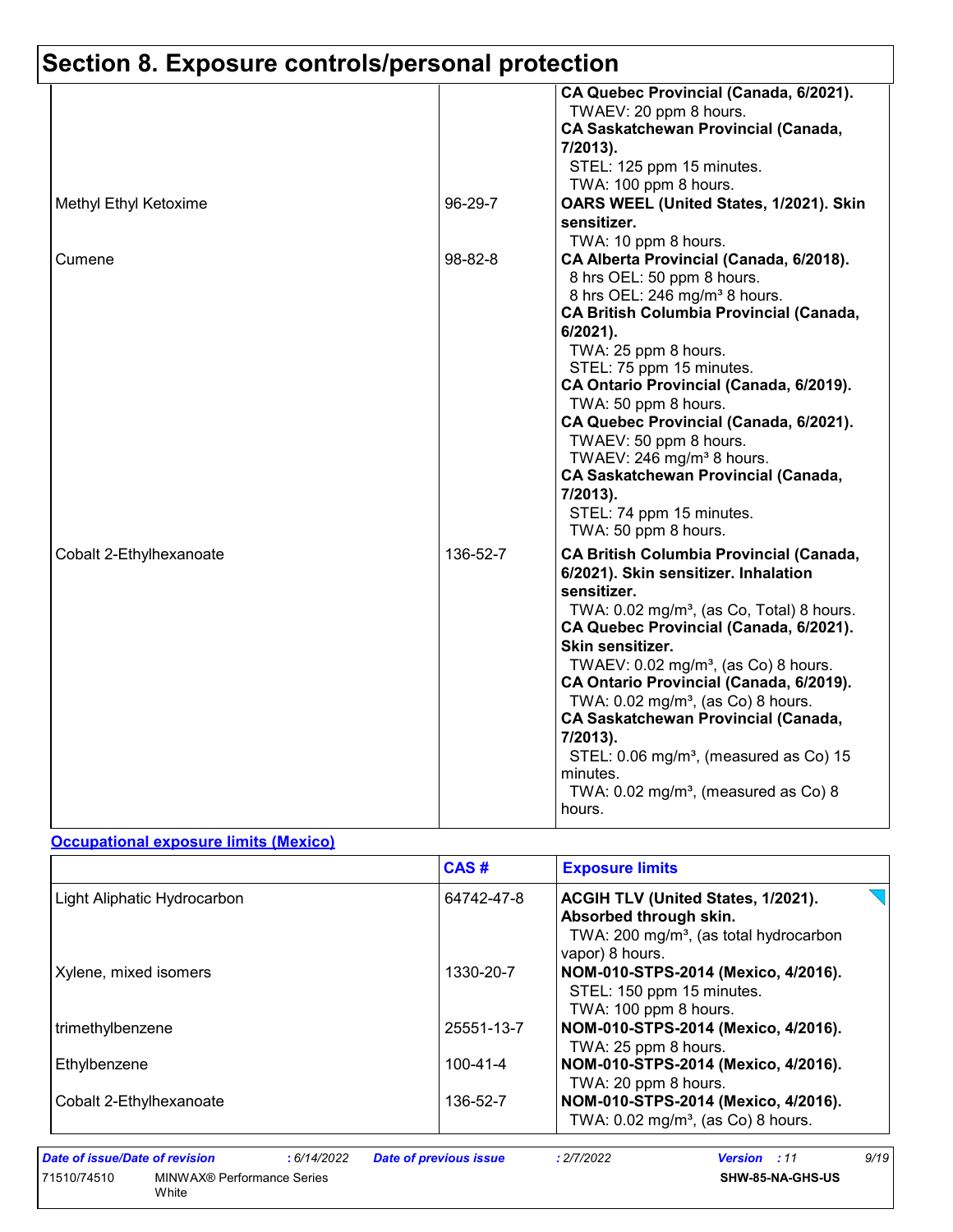### **Section 8. Exposure controls/personal protection**

| <b>Appropriate engineering</b><br>controls | : Use only with adequate ventilation. Use process enclosures, local exhaust ventilation or<br>other engineering controls to keep worker exposure to airborne contaminants below any<br>recommended or statutory limits. The engineering controls also need to keep gas,<br>vapor or dust concentrations below any lower explosive limits. Use explosion-proof<br>ventilation equipment.                                                                                                                                                                                                                                |
|--------------------------------------------|------------------------------------------------------------------------------------------------------------------------------------------------------------------------------------------------------------------------------------------------------------------------------------------------------------------------------------------------------------------------------------------------------------------------------------------------------------------------------------------------------------------------------------------------------------------------------------------------------------------------|
| <b>Environmental exposure</b><br>controls  | : Emissions from ventilation or work process equipment should be checked to ensure<br>they comply with the requirements of environmental protection legislation. In some<br>cases, fume scrubbers, filters or engineering modifications to the process equipment<br>will be necessary to reduce emissions to acceptable levels.                                                                                                                                                                                                                                                                                        |
| <b>Individual protection measures</b>      |                                                                                                                                                                                                                                                                                                                                                                                                                                                                                                                                                                                                                        |
| <b>Hygiene measures</b>                    | : Wash hands, forearms and face thoroughly after handling chemical products, before<br>eating, smoking and using the lavatory and at the end of the working period.<br>Appropriate techniques should be used to remove potentially contaminated clothing.<br>Contaminated work clothing should not be allowed out of the workplace. Wash<br>contaminated clothing before reusing. Ensure that eyewash stations and safety<br>showers are close to the workstation location.                                                                                                                                            |
| <b>Eye/face protection</b>                 | : Safety eyewear complying with an approved standard should be used when a risk<br>assessment indicates this is necessary to avoid exposure to liquid splashes, mists,<br>gases or dusts. If contact is possible, the following protection should be worn, unless<br>the assessment indicates a higher degree of protection: safety glasses with side-<br>shields.                                                                                                                                                                                                                                                     |
| <b>Skin protection</b>                     |                                                                                                                                                                                                                                                                                                                                                                                                                                                                                                                                                                                                                        |
| <b>Hand protection</b>                     | : Chemical-resistant, impervious gloves complying with an approved standard should be<br>worn at all times when handling chemical products if a risk assessment indicates this is<br>necessary. Considering the parameters specified by the glove manufacturer, check<br>during use that the gloves are still retaining their protective properties. It should be<br>noted that the time to breakthrough for any glove material may be different for different<br>glove manufacturers. In the case of mixtures, consisting of several substances, the<br>protection time of the gloves cannot be accurately estimated. |
| <b>Body protection</b>                     | : Personal protective equipment for the body should be selected based on the task being<br>performed and the risks involved and should be approved by a specialist before<br>handling this product. When there is a risk of ignition from static electricity, wear anti-<br>static protective clothing. For the greatest protection from static discharges, clothing<br>should include anti-static overalls, boots and gloves.                                                                                                                                                                                         |
| <b>Other skin protection</b>               | : Appropriate footwear and any additional skin protection measures should be selected<br>based on the task being performed and the risks involved and should be approved by a<br>specialist before handling this product.                                                                                                                                                                                                                                                                                                                                                                                              |
| <b>Respiratory protection</b>              | : Based on the hazard and potential for exposure, select a respirator that meets the<br>appropriate standard or certification. Respirators must be used according to a<br>respiratory protection program to ensure proper fitting, training, and other important<br>aspects of use.                                                                                                                                                                                                                                                                                                                                    |

## **Section 9. Physical and chemical properties**

The conditions of measurement of all properties are at standard temperature and pressure unless otherwise indicated.

| <b>Appearance</b>                   |                    |
|-------------------------------------|--------------------|
| <b>Physical state</b>               | $:$ Liquid.        |
| <b>Color</b>                        | : Not available.   |
| Odor                                | $:$ Not available. |
| <b>Odor threshold</b>               | : Not available.   |
| рH                                  | : Not applicable.  |
| <b>Melting point/freezing point</b> | : Not available.   |

| Date of issue/Date of revision |                                     | : 6/14/2022 | <b>Date of previous issue</b> | : 2/7/2022              | <b>Version</b> : 11 | 10/19 |
|--------------------------------|-------------------------------------|-------------|-------------------------------|-------------------------|---------------------|-------|
| 71510/74510                    | MINWAX® Performance Series<br>White |             |                               | <b>SHW-85-NA-GHS-US</b> |                     |       |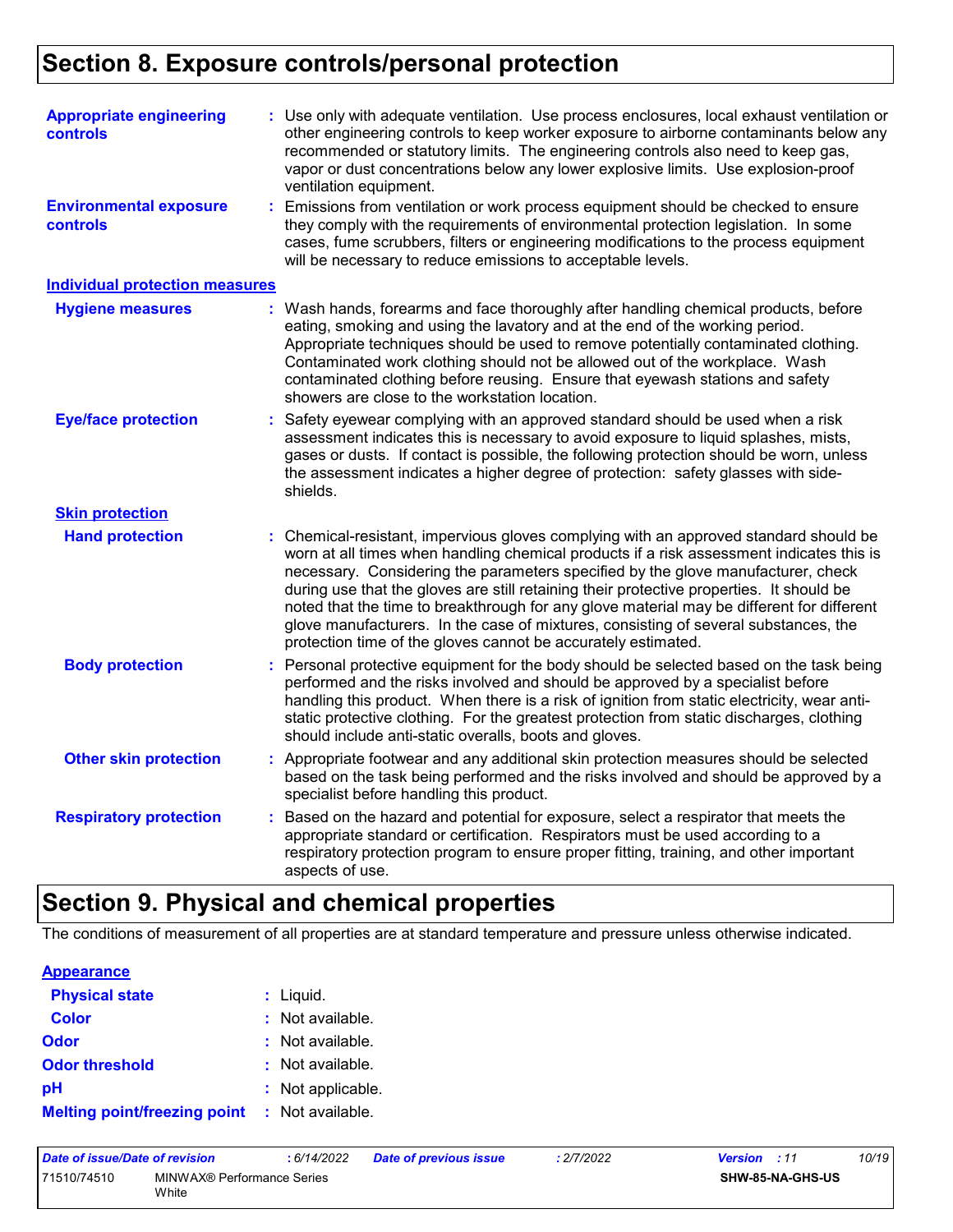### **Section 9. Physical and chemical properties**

| <b>Boiling point, initial boiling</b><br>point, and boiling range | : $138^{\circ}$ C (280.4 $^{\circ}$ F)                           |
|-------------------------------------------------------------------|------------------------------------------------------------------|
| <b>Flash point</b>                                                | : Closed cup: 51°C (123.8°F) [Pensky-Martens Closed Cup]         |
| <b>Evaporation rate</b>                                           | $\therefore$ 0.53 (butyl acetate = 1)                            |
| <b>Flammability</b>                                               | : Not available.                                                 |
| Lower and upper explosion<br>limit/flammability limit             | $:$ Lower: $0.7\%$<br>Upper: 7%                                  |
| <b>Vapor pressure</b>                                             | $: 0.79$ kPa (5.9 mm Hg)                                         |
| <b>Relative vapor density</b>                                     | : $3.66$ [Air = 1]                                               |
| <b>Relative density</b>                                           | : 1.02                                                           |
| <b>Solubility</b>                                                 | : Not available.                                                 |
| <b>Partition coefficient: n-</b><br>octanol/water                 | : Not applicable.                                                |
| <b>Auto-ignition temperature</b>                                  | : Not available.                                                 |
| <b>Decomposition temperature</b>                                  | : Not available.                                                 |
| <b>Viscosity</b>                                                  | : Kinematic (40°C (104°F)): <20.5 mm <sup>2</sup> /s (<20.5 cSt) |
| <b>Molecular weight</b>                                           | Not applicable.                                                  |
| <b>Aerosol product</b>                                            |                                                                  |
| <b>Heat of combustion</b>                                         | : $20.461$ kJ/g                                                  |

## **Section 10. Stability and reactivity**

| <b>Reactivity</b>                                   | : No specific test data related to reactivity available for this product or its ingredients.                                                                                                                                               |
|-----------------------------------------------------|--------------------------------------------------------------------------------------------------------------------------------------------------------------------------------------------------------------------------------------------|
| <b>Chemical stability</b>                           | : The product is stable.                                                                                                                                                                                                                   |
| <b>Possibility of hazardous</b><br><b>reactions</b> | : Under normal conditions of storage and use, hazardous reactions will not occur.                                                                                                                                                          |
| <b>Conditions to avoid</b>                          | : Avoid all possible sources of ignition (spark or flame). Do not pressurize, cut, weld,<br>braze, solder, drill, grind or expose containers to heat or sources of ignition. Do not<br>allow vapor to accumulate in low or confined areas. |
| <b>Incompatible materials</b>                       | : Reactive or incompatible with the following materials:<br>oxidizing materials                                                                                                                                                            |
| <b>Hazardous decomposition</b><br>products          | : Under normal conditions of storage and use, hazardous decomposition products should<br>not be produced.                                                                                                                                  |

### **Section 11. Toxicological information**

**Acute toxicity Information on toxicological effects**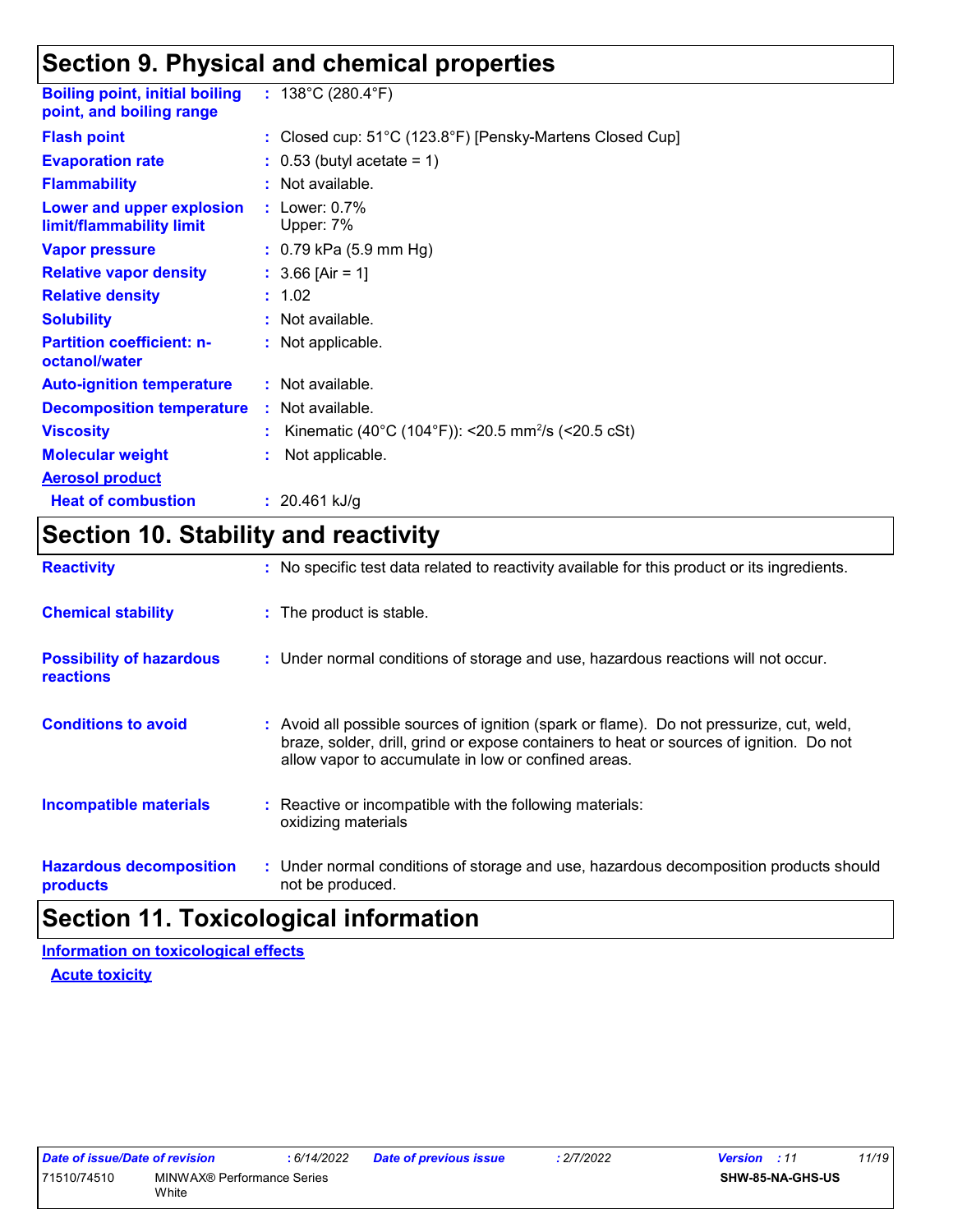| <b>Product/ingredient name</b> | <b>Result</b>                | <b>Species</b> | <b>Dose</b>             | <b>Exposure</b> |
|--------------------------------|------------------------------|----------------|-------------------------|-----------------|
| Light Aromatic Hydrocarbons    | LD50 Oral                    | Rat            | 8400 mg/kg              |                 |
| Xylene, mixed isomers          | <b>LC50 Inhalation Gas.</b>  | Rat            | 6700 ppm                | 4 hours         |
|                                | LD50 Oral                    | Rat            | 4300 mg/kg              |                 |
| trimethylbenzene               | LD50 Oral                    | Rat            | 8970 mg/kg              |                 |
| 1,3,5-Trimethylbenzene         | <b>LC50 Inhalation Vapor</b> | Rat            | 24000 mg/m <sup>3</sup> | 4 hours         |
|                                | LD50 Oral                    | Rat            | 5000 mg/kg              |                 |
| 1,2,4-Trimethylbenzene         | <b>LC50 Inhalation Vapor</b> | Rat            | 18000 mg/m <sup>3</sup> | 4 hours         |
|                                | LD50 Oral                    | Rat            | 5 g/kg                  |                 |
| Ethylbenzene                   | LD50 Dermal                  | Rabbit         | >5000 mg/kg             |                 |
|                                | LD50 Oral                    | Rat            | 3500 mg/kg              |                 |
| Methyl Ethyl Ketoxime          | LD50 Oral                    | Rat            | 930 mg/kg               |                 |
| Cumene                         | <b>LC50 Inhalation Vapor</b> | Rat            | 39000 mg/m <sup>3</sup> | 4 hours         |
|                                | LD50 Oral                    | Rat            | 1400 mg/kg              |                 |
| Cobalt 2-Ethylhexanoate        | LD50 Dermal                  | Rabbit         | $>5$ g/kg               |                 |
|                                | LD50 Oral                    | Rat            | $1.22$ g/kg             |                 |

### **Irritation/Corrosion**

| <b>Product/ingredient name</b> | <b>Result</b>                                    | <b>Species</b>   | <b>Score</b> | <b>Exposure</b>             | <b>Observation</b> |
|--------------------------------|--------------------------------------------------|------------------|--------------|-----------------------------|--------------------|
| <b>Titanium Dioxide</b>        | Skin - Mild irritant                             | Human            |              | 72 hours 300                |                    |
| Light Aromatic Hydrocarbons    | Eyes - Mild irritant                             | Rabbit           |              | ug l<br>24 hours 100<br>uL  |                    |
| Xylene, mixed isomers          | Eyes - Mild irritant                             | Rabbit           |              | 87 mg                       |                    |
|                                | Eyes - Severe irritant                           | Rabbit           |              | 24 hours 5                  |                    |
|                                | Skin - Mild irritant                             | Rat              |              | mg<br>8 hours 60 uL         |                    |
|                                | Skin - Moderate irritant                         | Rabbit           |              | 24 hours 500                |                    |
| trimethylbenzene               | Skin - Moderate irritant<br>Eyes - Mild irritant | Rabbit<br>Rabbit |              | mg<br>100 %<br>24 hours 500 |                    |
|                                |                                                  |                  |              | mg                          |                    |
|                                | Skin - Moderate irritant                         | Rabbit           |              | 24 hours 500                |                    |
| 1,3,5-Trimethylbenzene         | Eyes - Mild irritant                             | Rabbit           |              | mg<br>24 hours 500          |                    |
|                                | Skin - Moderate irritant                         | Rabbit           |              | mg<br>24 hours 20           |                    |
| Ethylbenzene                   | Eyes - Severe irritant                           | Rabbit           |              | mg<br>500 mg                |                    |
|                                | Skin - Mild irritant                             | Rabbit           |              | 24 hours 15                 |                    |
| Methyl Ethyl Ketoxime          | Eyes - Severe irritant                           | Rabbit           |              | mg<br>100 uL                |                    |
| Cumene                         | Eyes - Mild irritant                             | Rabbit           |              | 24 hours 500                |                    |
|                                |                                                  |                  |              | mg                          |                    |
|                                | Eyes - Mild irritant                             | Rabbit           |              | 86 mg                       |                    |
|                                | Skin - Mild irritant                             | Rabbit           |              | 24 hours 10                 |                    |
|                                | Skin - Moderate irritant                         | Rabbit           |              | mg<br>24 hours 100<br>mg    | ÷,                 |

### **Sensitization**

Not available.

#### **Mutagenicity**

Not available.

#### **Carcinogenicity**

Not available.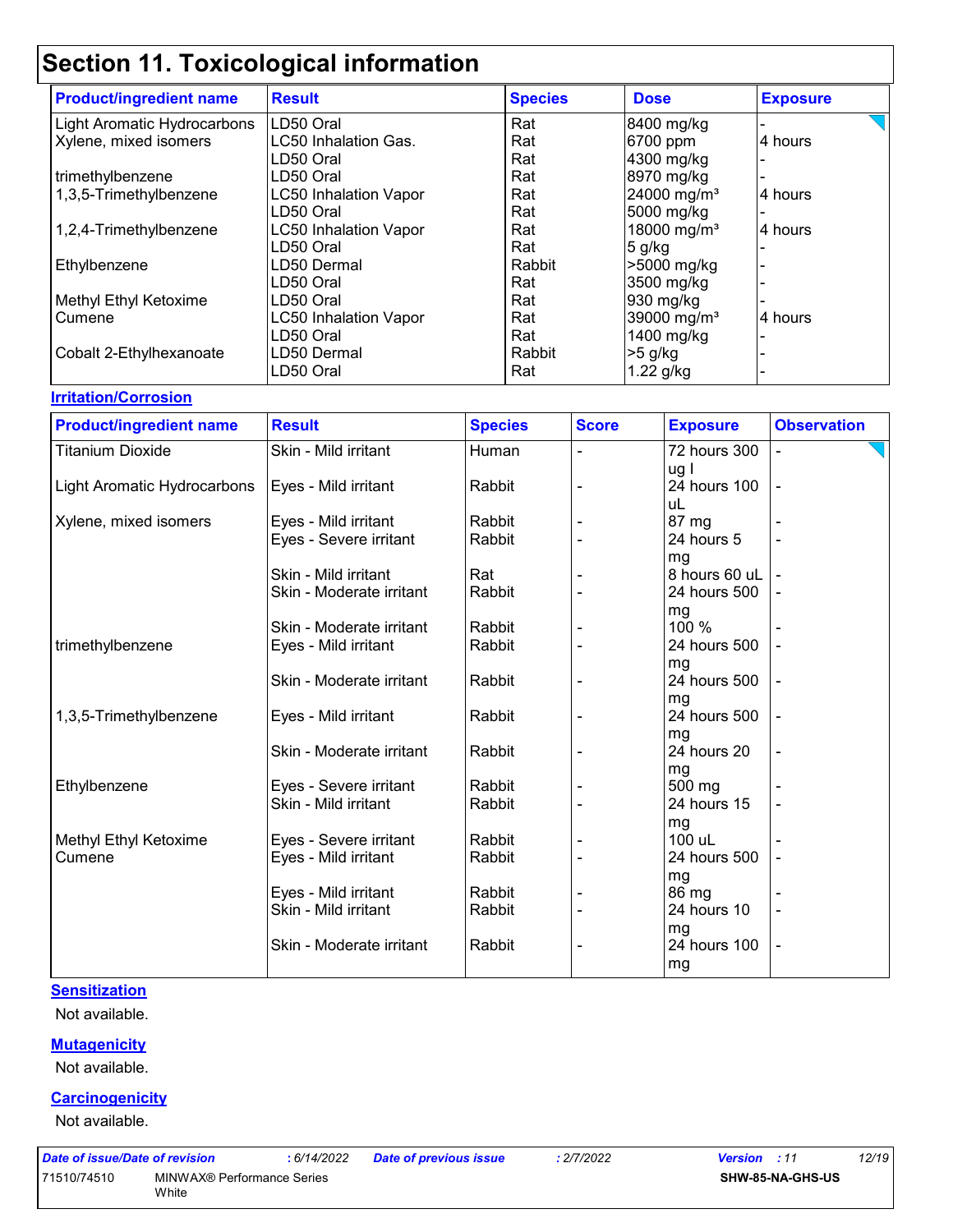### **Classification**

| <b>Product/ingredient name</b> | <b>OSHA</b> | <b>IARC</b> | <b>NTP</b>                                       |  |
|--------------------------------|-------------|-------------|--------------------------------------------------|--|
| Titanium Dioxide               |             | 2Β          |                                                  |  |
| Xylene, mixed isomers          |             | 3           |                                                  |  |
| Ethylbenzene                   |             | 2B          |                                                  |  |
| Cumene                         |             | 2B          | Reasonably anticipated to be a human carcinogen. |  |
| Cobalt 2-Ethylhexanoate        |             | 2B          | Reasonably anticipated to be a human carcinogen. |  |

#### **Reproductive toxicity**

Not available.

#### **Teratogenicity**

Not available.

### **Specific target organ toxicity (single exposure)**

| <b>Name</b>                 | <b>Category</b> | <b>Route of</b><br>exposure | <b>Target organs</b>            |
|-----------------------------|-----------------|-----------------------------|---------------------------------|
| Mineral Spirits 140-Flash   | Category 3      |                             | Respiratory tract<br>irritation |
|                             | Category 3      |                             | Narcotic effects                |
| Light Aromatic Hydrocarbons | Category 3      |                             | Respiratory tract<br>irritation |
|                             | Category 3      |                             | Narcotic effects                |
| Light Aliphatic Hydrocarbon | Category 3      |                             | Respiratory tract<br>irritation |
|                             | Category 3      |                             | Narcotic effects                |
| Xylene, mixed isomers       | Category 3      |                             | Respiratory tract<br>irritation |
| 1,3,5-Trimethylbenzene      | Category 3      |                             | Respiratory tract<br>irritation |
| 1,2,4-Trimethylbenzene      | Category 3      |                             | Respiratory tract<br>irritation |
| Ethylbenzene                | Category 3      |                             | Respiratory tract<br>irritation |
|                             | Category 3      |                             | Narcotic effects                |
| Methyl Ethyl Ketoxime       | Category 1      |                             | upper respiratory<br>tract      |
|                             | Category 3      |                             | Narcotic effects                |
| 1,2,3-Trimethylbenzene      | Category 3      |                             | Respiratory tract<br>irritation |
| Cumene                      | Category 3      |                             | Respiratory tract<br>irritation |
|                             | Category 3      |                             | Narcotic effects                |

### **Specific target organ toxicity (repeated exposure)**

| <b>Name</b>                 | <b>Category</b> | <b>Route of</b><br>exposure | <b>Target organs</b> |
|-----------------------------|-----------------|-----------------------------|----------------------|
| Mineral Spirits 140-Flash   | Category 1      |                             |                      |
| Light Aromatic Hydrocarbons | Category 2      |                             |                      |
| Light Aliphatic Hydrocarbon | Category 2      |                             |                      |
| Xylene, mixed isomers       | Category 2      |                             |                      |
| Ethylbenzene                | Category 2      |                             |                      |
| Methyl Ethyl Ketoxime       | Category 2      |                             | blood system         |
| <b>Cumene</b>               | Category 2      |                             |                      |

#### **Aspiration hazard**

|                            | : 6/14/2                                |
|----------------------------|-----------------------------------------|
| MINWAX® Performance Series |                                         |
|                            | Date of issue/Date of revision<br>White |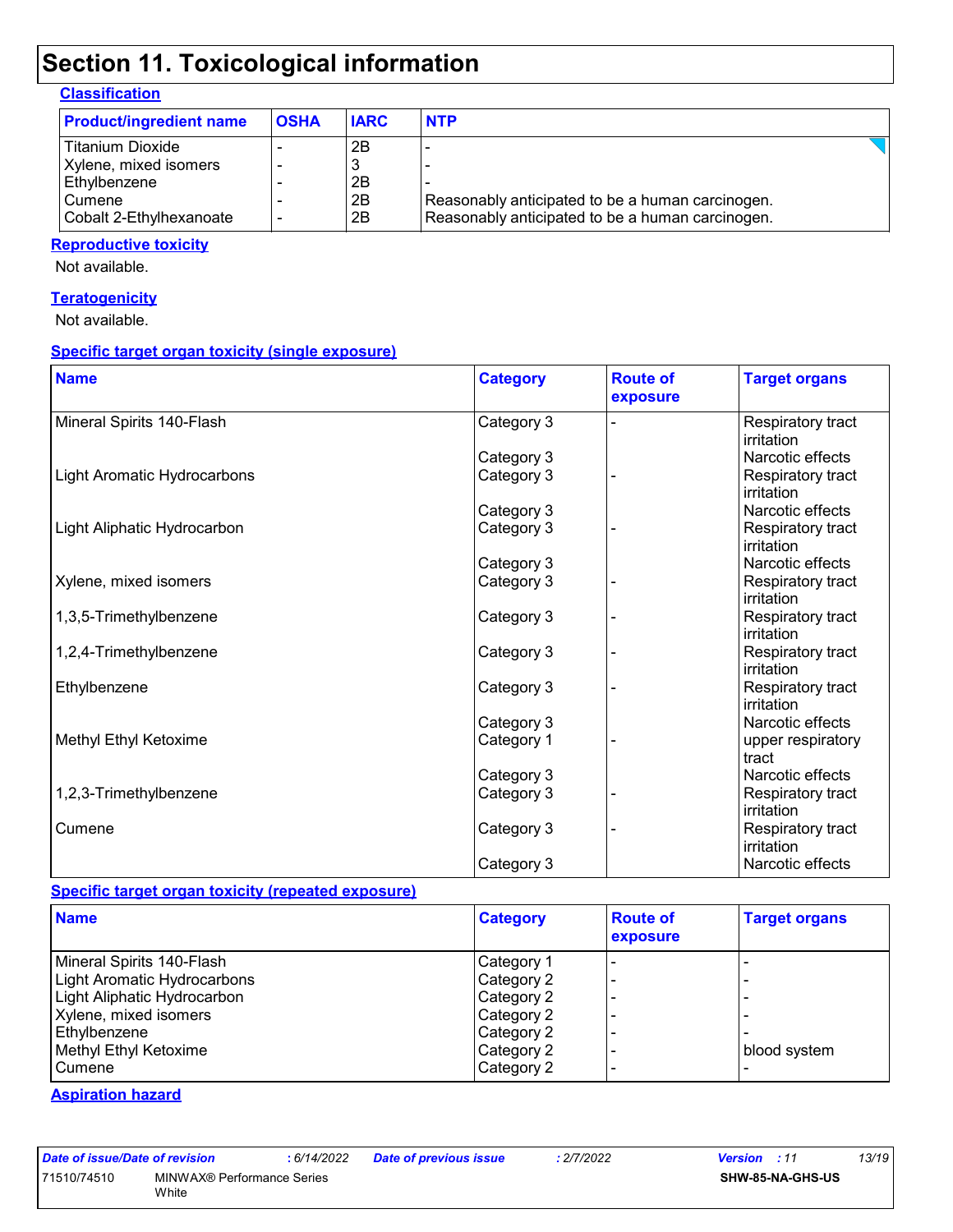|                                                                                                                                                                                                                                                     | Section 11. Toxicological information                                                                                                                                                                                                                                   |                                                                                                                                                                                                                                                                                                                                                                                                                        |
|-----------------------------------------------------------------------------------------------------------------------------------------------------------------------------------------------------------------------------------------------------|-------------------------------------------------------------------------------------------------------------------------------------------------------------------------------------------------------------------------------------------------------------------------|------------------------------------------------------------------------------------------------------------------------------------------------------------------------------------------------------------------------------------------------------------------------------------------------------------------------------------------------------------------------------------------------------------------------|
| <b>Name</b>                                                                                                                                                                                                                                         |                                                                                                                                                                                                                                                                         | <b>Result</b>                                                                                                                                                                                                                                                                                                                                                                                                          |
| Mineral Spirits 140-Flash<br><b>Light Aromatic Hydrocarbons</b><br>Light Aliphatic Hydrocarbon<br>Xylene, mixed isomers<br>trimethylbenzene<br>1,3,5-Trimethylbenzene<br>1,2,4-Trimethylbenzene<br>Ethylbenzene<br>1,2,3-Trimethylbenzene<br>Cumene |                                                                                                                                                                                                                                                                         | <b>ASPIRATION HAZARD - Category 1</b><br><b>ASPIRATION HAZARD - Category 1</b><br><b>ASPIRATION HAZARD - Category 1</b><br><b>ASPIRATION HAZARD - Category 1</b><br><b>ASPIRATION HAZARD - Category 1</b><br><b>ASPIRATION HAZARD - Category 1</b><br><b>ASPIRATION HAZARD - Category 1</b><br><b>ASPIRATION HAZARD - Category 1</b><br><b>ASPIRATION HAZARD - Category 1</b><br><b>ASPIRATION HAZARD - Category 1</b> |
| <b>Information on the likely</b><br>routes of exposure                                                                                                                                                                                              | : Not available.                                                                                                                                                                                                                                                        |                                                                                                                                                                                                                                                                                                                                                                                                                        |
| <b>Potential acute health effects</b>                                                                                                                                                                                                               |                                                                                                                                                                                                                                                                         |                                                                                                                                                                                                                                                                                                                                                                                                                        |
| <b>Eye contact</b>                                                                                                                                                                                                                                  | : No known significant effects or critical hazards.                                                                                                                                                                                                                     |                                                                                                                                                                                                                                                                                                                                                                                                                        |
| <b>Inhalation</b>                                                                                                                                                                                                                                   | : Can cause central nervous system (CNS) depression. May cause drowsiness or<br>dizziness. May cause respiratory irritation.                                                                                                                                            |                                                                                                                                                                                                                                                                                                                                                                                                                        |
| <b>Skin contact</b>                                                                                                                                                                                                                                 | : May cause an allergic skin reaction.                                                                                                                                                                                                                                  |                                                                                                                                                                                                                                                                                                                                                                                                                        |
| <b>Ingestion</b>                                                                                                                                                                                                                                    | Can cause central nervous system (CNS) depression. May be fatal if swallowed and<br>enters airways.                                                                                                                                                                     |                                                                                                                                                                                                                                                                                                                                                                                                                        |
|                                                                                                                                                                                                                                                     | <b>Symptoms related to the physical, chemical and toxicological characteristics</b>                                                                                                                                                                                     |                                                                                                                                                                                                                                                                                                                                                                                                                        |
| <b>Eye contact</b>                                                                                                                                                                                                                                  | : No specific data.                                                                                                                                                                                                                                                     |                                                                                                                                                                                                                                                                                                                                                                                                                        |
| <b>Inhalation</b>                                                                                                                                                                                                                                   | : Adverse symptoms may include the following:<br>respiratory tract irritation<br>coughing<br>nausea or vomiting<br>headache<br>drowsiness/fatigue<br>dizziness/vertigo<br>unconsciousness<br>reduced fetal weight<br>increase in fetal deaths<br>skeletal malformations |                                                                                                                                                                                                                                                                                                                                                                                                                        |
| <b>Skin contact</b>                                                                                                                                                                                                                                 | Adverse symptoms may include the following:<br>irritation<br>redness<br>reduced fetal weight<br>increase in fetal deaths<br>skeletal malformations                                                                                                                      |                                                                                                                                                                                                                                                                                                                                                                                                                        |
| <b>Ingestion</b>                                                                                                                                                                                                                                    | : Adverse symptoms may include the following:<br>nausea or vomiting<br>reduced fetal weight<br>increase in fetal deaths<br>skeletal malformations                                                                                                                       |                                                                                                                                                                                                                                                                                                                                                                                                                        |

|                                                                         | Delayed and immediate effects and also chronic effects from short and long term exposure |
|-------------------------------------------------------------------------|------------------------------------------------------------------------------------------|
| <b>Short term exposure</b>                                              |                                                                                          |
| <b>Potential immediate : Not available.</b><br><b>effects</b>           |                                                                                          |
| <b>Potential delayed effects : Not available.</b><br>Long term exposure |                                                                                          |
|                                                                         |                                                                                          |

| Date of issue/Date of revision |                                            | : 6/14/2022 | <b>Date of previous issue</b> | : 2/7/2022 | <b>Version</b> : 11 |                  | 14/19 |
|--------------------------------|--------------------------------------------|-------------|-------------------------------|------------|---------------------|------------------|-------|
| 71510/74510                    | MINWAX® Performance Series<br><b>White</b> |             |                               |            |                     | SHW-85-NA-GHS-US |       |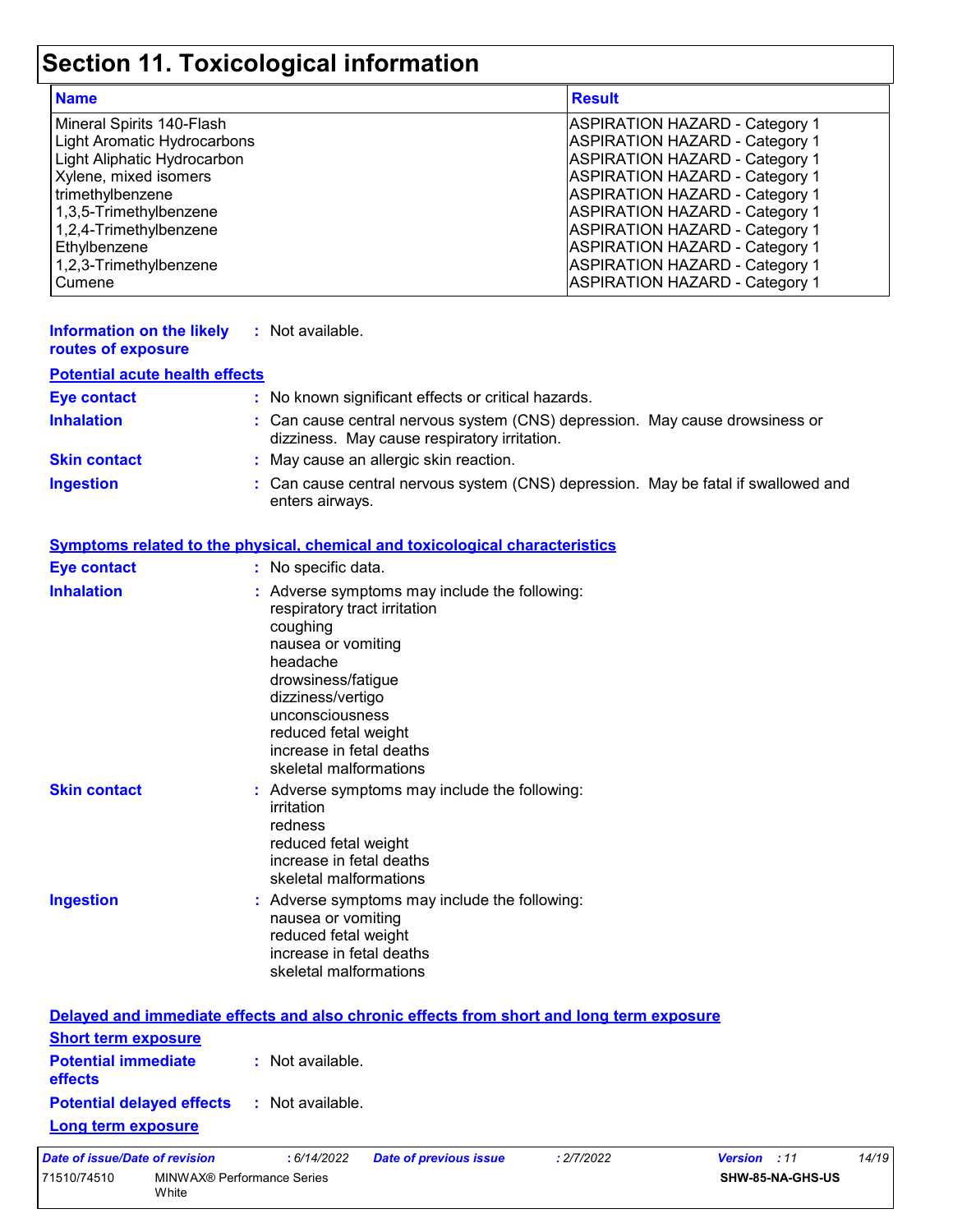| <b>Potential immediate</b><br><b>effects</b> | : Not available.                                                                                                                                                         |
|----------------------------------------------|--------------------------------------------------------------------------------------------------------------------------------------------------------------------------|
| <b>Potential delayed effects</b>             | : Not available.                                                                                                                                                         |
| <b>Potential chronic health effects</b>      |                                                                                                                                                                          |
| Not available.                               |                                                                                                                                                                          |
| <b>General</b>                               | : Causes damage to organs through prolonged or repeated exposure. Once sensitized, a<br>severe allergic reaction may occur when subsequently exposed to very low levels. |
| <b>Carcinogenicity</b>                       | : Suspected of causing cancer. Risk of cancer depends on duration and level of<br>exposure.                                                                              |
| <b>Mutagenicity</b>                          | : No known significant effects or critical hazards.                                                                                                                      |
| <b>Teratogenicity</b>                        | : No known significant effects or critical hazards.                                                                                                                      |
| <b>Developmental effects</b>                 | : No known significant effects or critical hazards.                                                                                                                      |
| <b>Fertility effects</b>                     | : May damage fertility.                                                                                                                                                  |

### **Numerical measures of toxicity**

### **Acute toxicity estimates**

| <b>Route</b>        | <b>ATE value</b> |
|---------------------|------------------|
| Oral                | 18796.72 mg/kg   |
| Dermal              | 34313.84 mg/kg   |
| Inhalation (gases)  | 213913.58 ppm    |
| Inhalation (vapors) | 479.13 mg/l      |

## **Section 12. Ecological information**

| <b>Toxicity</b> |  |  |
|-----------------|--|--|
|                 |  |  |

| <b>Product/ingredient name</b>                     | <b>Result</b>                               | <b>Species</b>                                 | <b>Exposure</b> |
|----------------------------------------------------|---------------------------------------------|------------------------------------------------|-----------------|
| Titanium Dioxide                                   | Acute LC50 >1000000 µg/l Marine water       | Fish - Fundulus heteroclitus                   | 96 hours        |
| Light Aliphatic Hydrocarbon                        | Acute LC50 2200 µg/l Fresh water            | Fish - Lepomis macrochirus                     | 4 days          |
| Xylene, mixed isomers                              | Acute LC50 8500 µg/l Marine water           | <b>Crustaceans - Palaemonetes</b><br>pugio     | 48 hours        |
|                                                    | Acute LC50 13400 µg/l Fresh water           | Fish - Pimephales promelas                     | 96 hours        |
| trimethylbenzene                                   | Acute LC50 5600 µg/l Marine water           | Crustaceans - Palaemonetes<br>pugio            | 48 hours        |
| 1,3,5-Trimethylbenzene                             | Acute LC50 13000 µg/l Marine water          | Crustaceans - Cancer magister -<br>Zoea        | 48 hours        |
|                                                    | Acute LC50 12520 µg/l Fresh water           | Fish - Carassius auratus                       | 96 hours        |
|                                                    | Chronic NOEC 400 µg/l Fresh water           | Daphnia - Daphnia magna                        | 21 days         |
| 1,2,4-Trimethylbenzene                             | Acute LC50 4910 µg/l Marine water           | Crustaceans - Elasmopus<br>pectenicrus - Adult | 48 hours        |
|                                                    | Acute LC50 7720 µg/l Fresh water            | Fish - Pimephales promelas                     | 96 hours        |
| Ethylbenzene                                       | Acute EC50 4900 µg/l Marine water           | Algae - Skeletonema costatum                   | 72 hours        |
|                                                    | Acute EC50 7700 µg/l Marine water           | Algae - Skeletonema costatum                   | 96 hours        |
|                                                    | Acute EC50 6.53 mg/l Marine water           | Crustaceans - Artemia sp. -<br>Nauplii         | 48 hours        |
|                                                    | Acute EC50 2.93 mg/l Fresh water            | Daphnia - Daphnia magna -<br>Neonate           | 48 hours        |
|                                                    | Acute LC50 4200 µg/l Fresh water            | Fish - Oncorhynchus mykiss                     | 96 hours        |
| Methyl Ethyl Ketoxime                              | Acute LC50 843000 µg/l Fresh water          | Fish - Pimephales promelas                     | 96 hours        |
| Cumene                                             | Acute EC50 7.4 mg/l Marine water            | Crustaceans - Artemia sp. -<br>Nauplii         | 48 hours        |
|                                                    | Acute EC50 10.6 mg/l Fresh water            | Daphnia - Daphnia magna -                      | 48 hours        |
| <b>Date of issue/Date of revision</b>              | :6/14/2022<br><b>Date of previous issue</b> | : 2/7/2022<br><b>Version</b><br>: 11           | 15/19           |
| 71510/74510<br>MINWAX® Performance Series<br>White |                                             | SHW-85-NA-GHS-US                               |                 |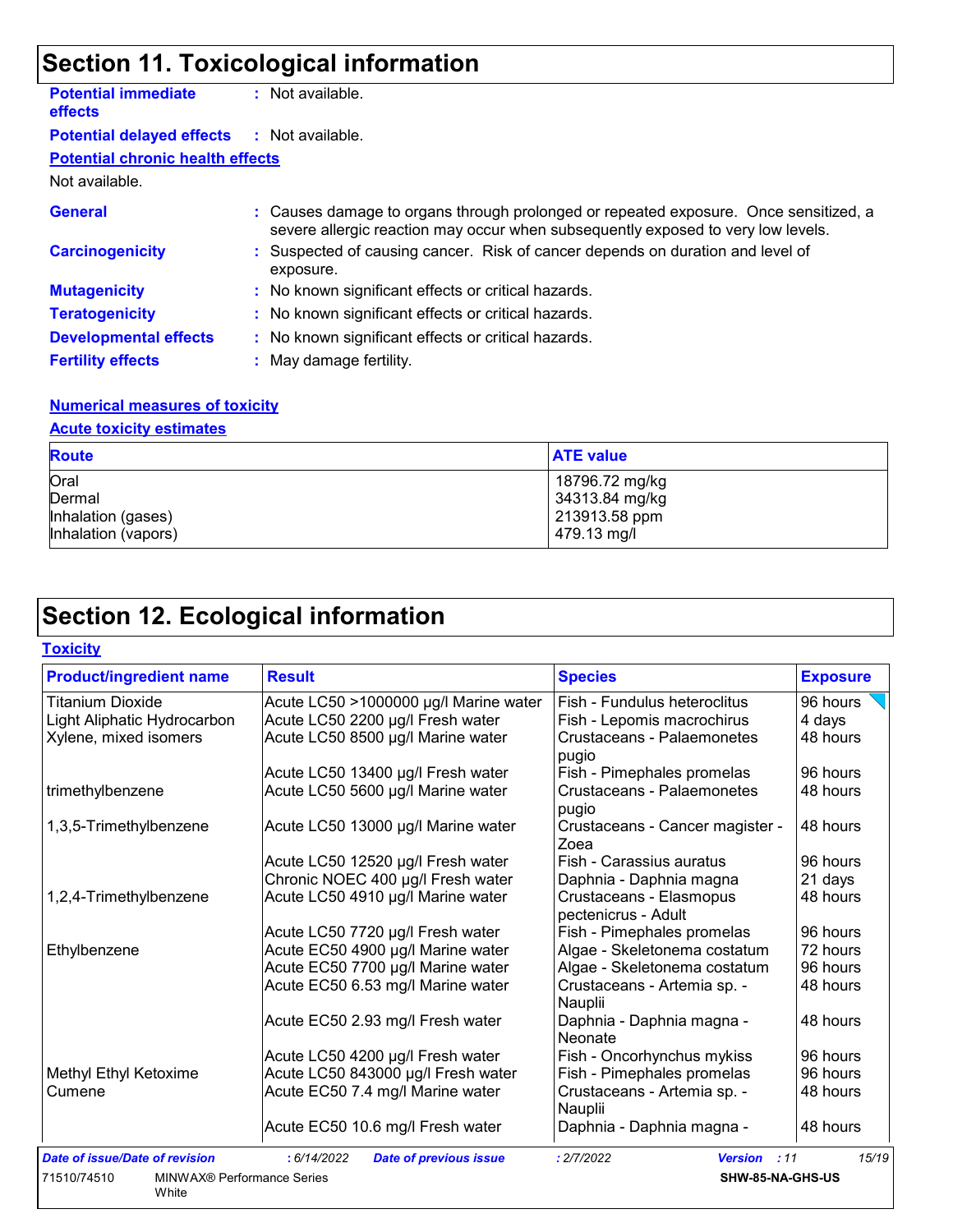| <b>Section 12. Ecological information</b> |                                  |                                                     |           |
|-------------------------------------------|----------------------------------|-----------------------------------------------------|-----------|
|                                           | Acute LC50 2700 µg/l Fresh water | <b>Neonate</b><br><b>Fish - Oncorhynchus mykiss</b> | 196 hours |

#### **Persistence and degradability**

| <b>Product/ingredient name</b>        | <b>Aquatic half-life</b> | <b>Photolysis</b> | Biodegradability   |
|---------------------------------------|--------------------------|-------------------|--------------------|
| Light Aromatic Hydrocarbons           |                          |                   | Readily            |
| Xylene, mixed isomers<br>Ethvlbenzene |                          |                   | Readily<br>Readily |
|                                       |                          |                   |                    |

#### **Bioaccumulative potential**

| <b>Product/ingredient name</b> | $LogP_{ow}$ | <b>BCF</b>  | <b>Potential</b> |
|--------------------------------|-------------|-------------|------------------|
| Light Aromatic Hydrocarbons    |             | 10 to 2500  | high             |
| Xylene, mixed isomers          |             | 8.1 to 25.9 | low              |
| 1,3,5-Trimethylbenzene         |             | 161         | low              |
| 1,2,4-Trimethylbenzene         |             | 243         | low              |
| Methyl Ethyl Ketoxime          |             | 2.5 to 5.8  | low              |
| 1,2,3-Trimethylbenzene         | -           | 194.98      | low              |
| Cumene                         |             | 35.48       | low              |
| Cobalt 2-Ethylhexanoate        | -           | 15600       | high             |

#### **Mobility in soil**

| <b>Soil/water partition</b> | : Not available. |
|-----------------------------|------------------|
| <b>coefficient (Koc)</b>    |                  |

### **Other adverse effects** : No known significant effects or critical hazards.

### **Section 13. Disposal considerations**

The generation of waste should be avoided or minimized wherever possible. Disposal of this product, solutions and any by-products should at all times comply with the requirements of environmental protection and waste disposal legislation and any regional local authority requirements. Dispose of surplus and non-recyclable products via a licensed waste disposal contractor. Waste should not be disposed of untreated to the sewer unless fully compliant with the requirements of all authorities with jurisdiction. Waste packaging should be recycled. Incineration or landfill should only be considered when recycling is not feasible. This material and its container must be disposed of in a safe way. Care should be taken when handling emptied containers that have not been cleaned or rinsed out. Empty containers or liners may retain some product residues. Vapor from product residues may create a highly flammable or explosive atmosphere inside the container. Do not cut, weld or grind used containers unless they have been cleaned thoroughly internally. Avoid dispersal of spilled material and runoff and contact with soil, waterways, drains and sewers. **Disposal methods :**

### **Section 14. Transport information**

|                                | <b>DOT</b><br><b>Classification</b> | <b>TDG</b><br><b>Classification</b> | <b>Mexico</b><br><b>Classification</b> | <b>IATA</b>   | <b>IMDG</b>           |
|--------------------------------|-------------------------------------|-------------------------------------|----------------------------------------|---------------|-----------------------|
| <b>UN number</b>               | <b>UN1263</b>                       | UN1263                              | UN1263                                 | <b>UN1263</b> | <b>UN1263</b>         |
|                                |                                     |                                     |                                        |               |                       |
|                                |                                     |                                     |                                        |               |                       |
| Date of issue/Date of revision | : 6/14/2022                         | <b>Date of previous issue</b>       | : 2/7/2022                             |               | 16/19<br>Version : 11 |
| 71510/74510                    | MINWAX® Performance Series<br>White |                                     |                                        |               | SHW-85-NA-GHS-US      |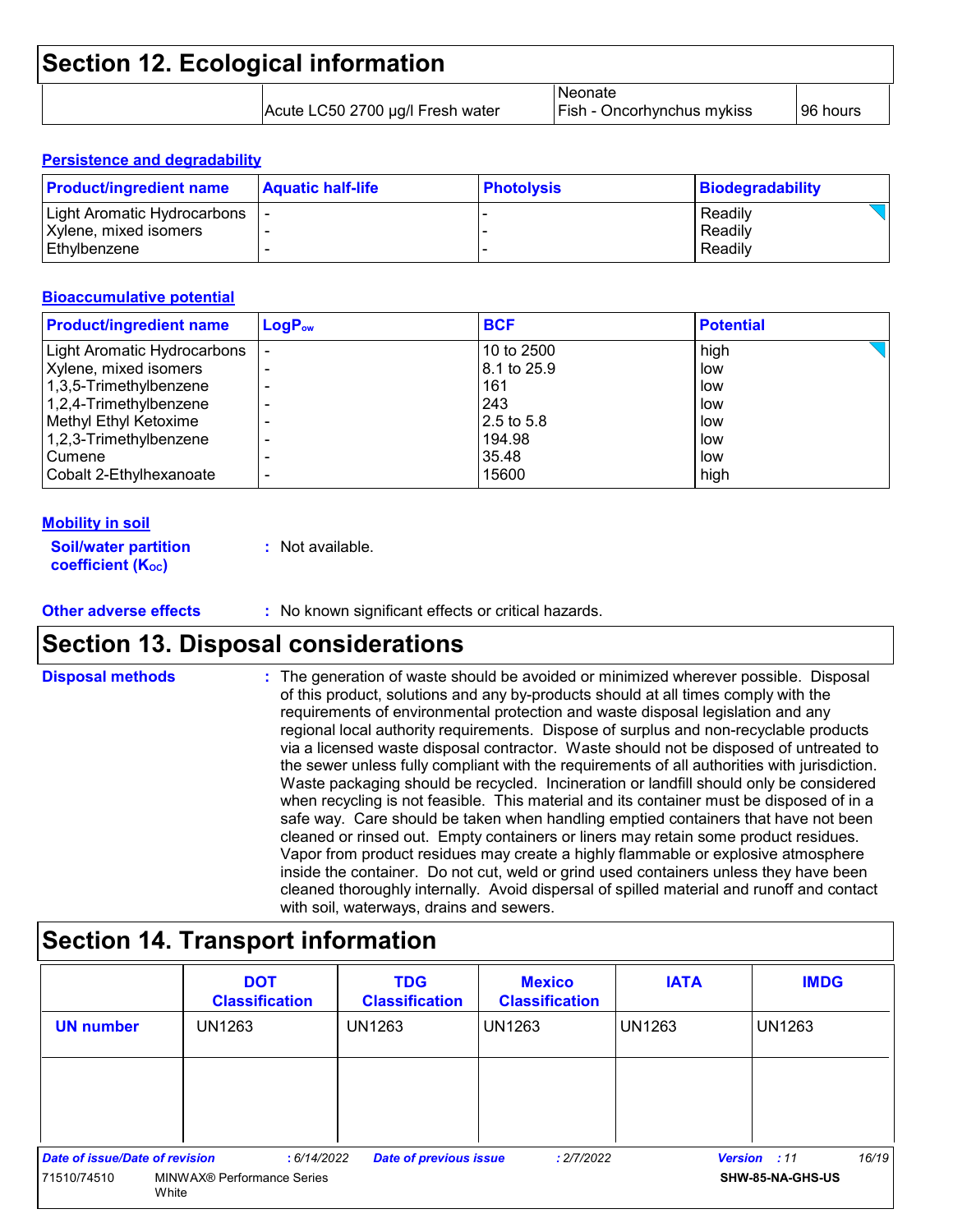| <b>UN proper</b><br>shipping name                                                                 | <b>PAINT</b>                                                                                                                                                                                                                                                                                                                             | <b>PAINT</b>                                                                                                                                        | <b>PAINT</b>     | <b>PAINT</b>                                                                                                                                                                                                                                                                                                                                                                                                                                                                                                                                                                                                      | PAINT. Marine                                                                                                                                      |
|---------------------------------------------------------------------------------------------------|------------------------------------------------------------------------------------------------------------------------------------------------------------------------------------------------------------------------------------------------------------------------------------------------------------------------------------------|-----------------------------------------------------------------------------------------------------------------------------------------------------|------------------|-------------------------------------------------------------------------------------------------------------------------------------------------------------------------------------------------------------------------------------------------------------------------------------------------------------------------------------------------------------------------------------------------------------------------------------------------------------------------------------------------------------------------------------------------------------------------------------------------------------------|----------------------------------------------------------------------------------------------------------------------------------------------------|
|                                                                                                   |                                                                                                                                                                                                                                                                                                                                          |                                                                                                                                                     |                  |                                                                                                                                                                                                                                                                                                                                                                                                                                                                                                                                                                                                                   | pollutant (Mineral<br>Spirits 140-Flash,<br><b>Light Aromatic</b><br>Hydrocarbons)                                                                 |
| <b>Transport</b>                                                                                  | $\mathbf{3}$                                                                                                                                                                                                                                                                                                                             | 3                                                                                                                                                   | 3                | 3                                                                                                                                                                                                                                                                                                                                                                                                                                                                                                                                                                                                                 | 3                                                                                                                                                  |
| hazard class(es)                                                                                  |                                                                                                                                                                                                                                                                                                                                          |                                                                                                                                                     |                  |                                                                                                                                                                                                                                                                                                                                                                                                                                                                                                                                                                                                                   |                                                                                                                                                    |
| <b>Packing group</b>                                                                              | III                                                                                                                                                                                                                                                                                                                                      | III                                                                                                                                                 | III              | $\mathbf{III}$                                                                                                                                                                                                                                                                                                                                                                                                                                                                                                                                                                                                    | III                                                                                                                                                |
| <b>Environmental</b><br>hazards                                                                   | No.                                                                                                                                                                                                                                                                                                                                      | No.                                                                                                                                                 | No.              | Yes. The<br>environmentally<br>hazardous<br>substance mark<br>is not required.                                                                                                                                                                                                                                                                                                                                                                                                                                                                                                                                    | Yes.                                                                                                                                               |
| <b>Additional</b><br><b>information</b>                                                           | This product may<br>be re-classified as<br>"Combustible<br>Liquid," unless<br>transported by<br>vessel or aircraft.<br>Non-bulk<br>packages (less<br>than or equal to<br>119 gal) of<br>combustible<br>liquids are not<br>regulated as<br>hazardous<br>materials in<br>package sizes<br>less than the<br>product reportable<br>quantity. | Product classified<br>as per the<br>following sections<br>of the<br>Transportation of<br>Dangerous Goods<br>Regulations:<br>2.18-2.19 (Class<br>3). |                  | The<br>environmentally<br>hazardous<br>substance mark<br>may appear if<br>required by other<br>transportation<br>regulations.                                                                                                                                                                                                                                                                                                                                                                                                                                                                                     | The marine<br>pollutant mark is<br>not required when<br>transported in<br>sizes of ≤5 L or ≤5<br>kg.<br><b>Emergency</b><br>schedules F-E, S-<br>E |
|                                                                                                   | <b>ERG No.</b>                                                                                                                                                                                                                                                                                                                           | <b>ERG No.</b>                                                                                                                                      | <b>ERG No.</b>   |                                                                                                                                                                                                                                                                                                                                                                                                                                                                                                                                                                                                                   |                                                                                                                                                    |
|                                                                                                   | 128                                                                                                                                                                                                                                                                                                                                      | 128                                                                                                                                                 | 128              |                                                                                                                                                                                                                                                                                                                                                                                                                                                                                                                                                                                                                   |                                                                                                                                                    |
| <b>Special precautions for user :</b><br><b>Transport in bulk according</b><br>to IMO instruments | Not available.                                                                                                                                                                                                                                                                                                                           | substances and on all actions in case of emergency situations.                                                                                      |                  | Multi-modal shipping descriptions are provided for informational purposes and do not<br>consider container sizes. The presence of a shipping description for a particular<br>mode of transport (sea, air, etc.), does not indicate that the product is packaged<br>suitably for that mode of transport. All packaging must be reviewed for suitability<br>prior to shipment, and compliance with the applicable regulations is the sole<br>responsibility of the person offering the product for transport. People loading and<br>unloading dangerous goods must be trained on all of the risks deriving from the |                                                                                                                                                    |
|                                                                                                   |                                                                                                                                                                                                                                                                                                                                          | <b>Proper shipping name</b>                                                                                                                         | : Not available. |                                                                                                                                                                                                                                                                                                                                                                                                                                                                                                                                                                                                                   |                                                                                                                                                    |

White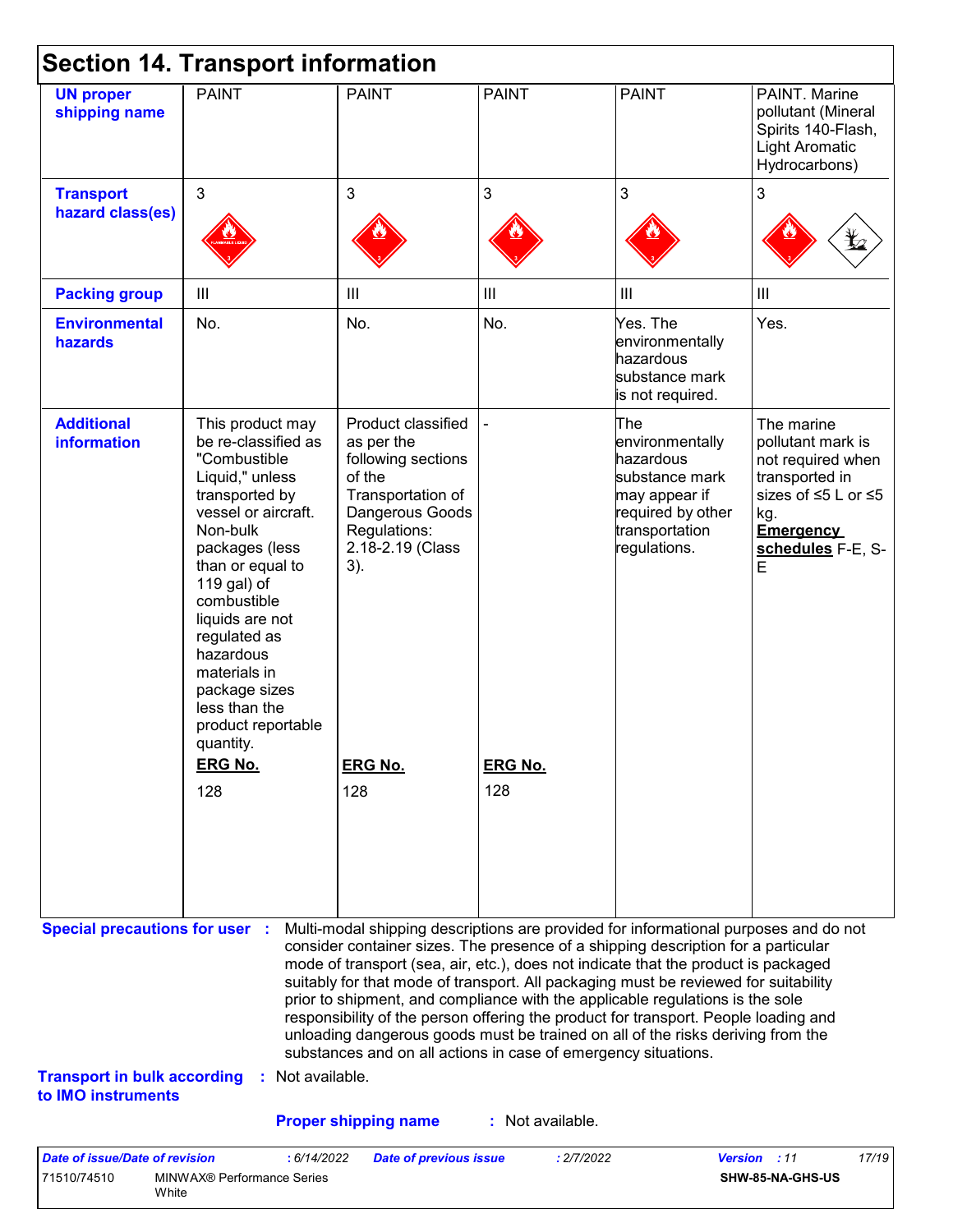### **Section 15. Regulatory information**

### **SARA 313**

SARA 313 (40 CFR 372.45) supplier notification can be found on the Environmental Data Sheet.

### **California Prop. 65**

WARNING: This product contains chemicals known to the State of California to cause cancer and birth defects or other reproductive harm.

#### **International regulations**

| International lists | : Australia inventory (AIIC): Not determined.                |
|---------------------|--------------------------------------------------------------|
|                     | China inventory (IECSC): Not determined.                     |
|                     | Japan inventory (CSCL): Not determined.                      |
|                     | Japan inventory (ISHL): Not determined.                      |
|                     | Korea inventory (KECI): Not determined.                      |
|                     | New Zealand Inventory of Chemicals (NZIoC): Not determined.  |
|                     | Philippines inventory (PICCS): Not determined.               |
|                     | Taiwan Chemical Substances Inventory (TCSI): Not determined. |
|                     | Thailand inventory: Not determined.                          |
|                     | Turkey inventory: Not determined.                            |
|                     | Vietnam inventory: Not determined.                           |
|                     |                                                              |

### **Section 16. Other information**

**Hazardous Material Information System (U.S.A.)**



**The customer is responsible for determining the PPE code for this material. For more information on HMIS® Personal Protective Equipment (PPE) codes, consult the HMIS® Implementation Manual.**

**Caution: HMIS® ratings are based on a 0-4 rating scale, with 0 representing minimal hazards or risks, and 4 representing significant hazards or risks. Although HMIS® ratings and the associated label are not required on SDSs or products leaving a facility under 29 CFR 1910.1200, the preparer may choose to provide them. HMIS® ratings are to be used with a fully implemented HMIS® program. HMIS® is a registered trademark and service mark of the American Coatings Association, Inc.**

**Procedure used to derive the classification**

| <b>Classification</b>                                                 | <b>Justification</b>  |
|-----------------------------------------------------------------------|-----------------------|
| FLAMMABLE LIQUIDS - Category 3                                        | On basis of test data |
| <b>SKIN SENSITIZATION - Category 1</b>                                | Calculation method    |
| CARCINOGENICITY - Category 2                                          | Calculation method    |
| TOXIC TO REPRODUCTION - Category 1B                                   | Calculation method    |
| SPECIFIC TARGET ORGAN TOXICITY (SINGLE EXPOSURE) (Respiratory tract   | Calculation method    |
| irritation) - Category 3                                              |                       |
| SPECIFIC TARGET ORGAN TOXICITY (SINGLE EXPOSURE) (Narcotic effects) - | lCalculation method   |
| Category 3                                                            |                       |
| SPECIFIC TARGET ORGAN TOXICITY (REPEATED EXPOSURE) - Category 1       | Calculation method    |
| <b>ASPIRATION HAZARD - Category 1</b>                                 | Calculation method    |
| Hietory                                                               |                       |

#### **History**

| Date of printing                         | : 6/14/2022 |
|------------------------------------------|-------------|
| Date of issue/Date of<br><b>revision</b> | : 6/14/2022 |
| Date of previous issue                   | : 2/7/2022  |
| <b>Version</b>                           | : 11        |